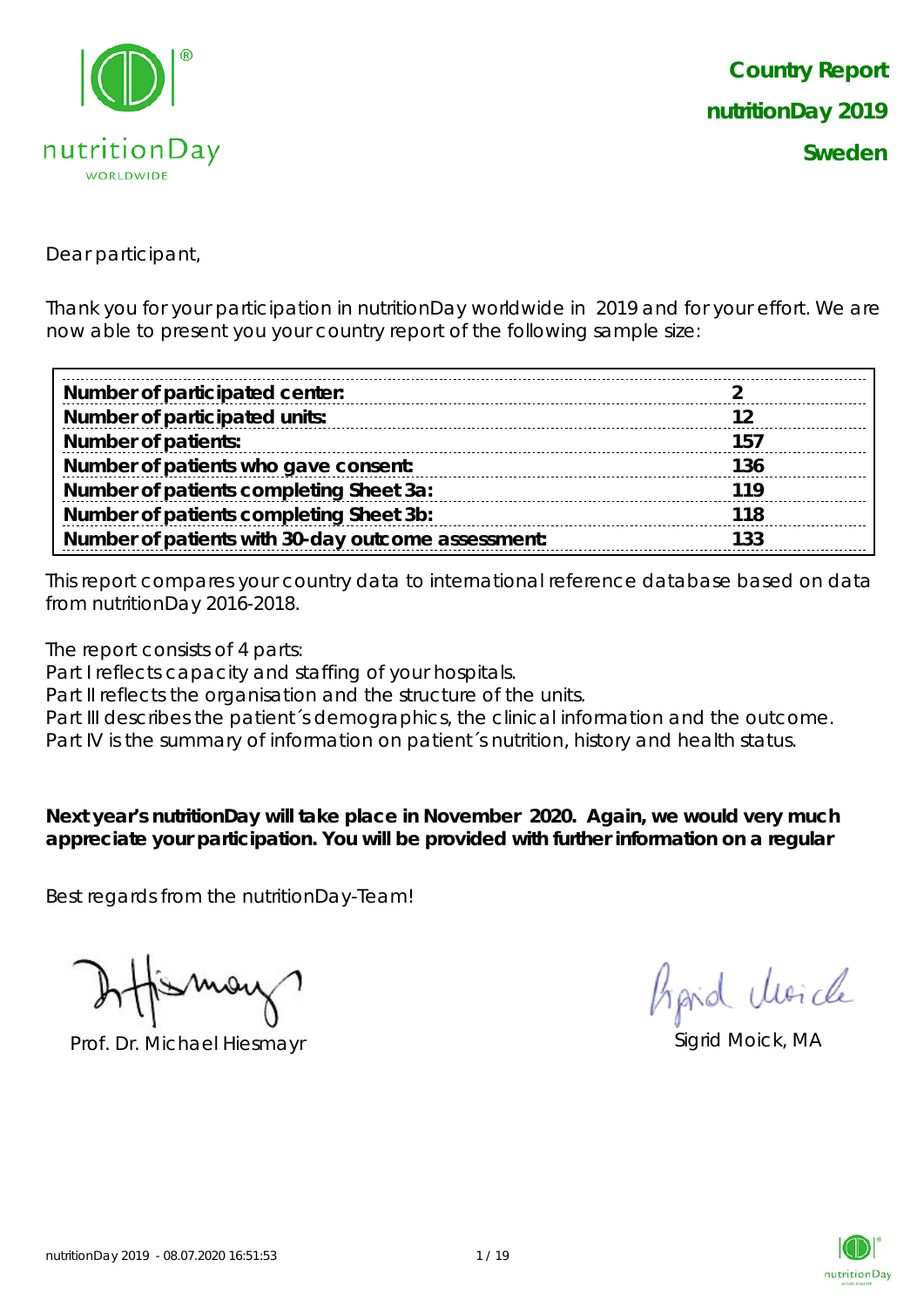# *I. Hospital capacity and staffing ("Hospital sheet")*

|                                                                                    | <b>YOUR RESULTS</b> | <b>REFERENCE RESULTS</b> |
|------------------------------------------------------------------------------------|---------------------|--------------------------|
| 1. Total number of beds in hospital                                                | 659 [401-916]       | 333 [194-630]            |
| 2. Total number of admissions in the hospital last<br>year                         | 48287 [29745-66828] | 18005 [9101-36130]       |
|                                                                                    |                     |                          |
| 3. Total number of staff in the hospital                                           |                     |                          |
| <b>Total medical doctors</b>                                                       | 1310 [735-1884]     | 173 [80-399]             |
| <b>Medical specialists</b>                                                         | 1470 [1470-1470]    | 116 [53-250]             |
| Medical non-specialists                                                            | 988 [988-988]       | 37 [14-84]               |
| <b>Nurses</b>                                                                      | 2327 [1354-3301]    | 420 [183-836]            |
| <b>Dieticians</b>                                                                  | 31 [18-44]          | $5[2-9]$                 |
| <b>Nutritionists</b>                                                               | $0[0-0]$            | $1[0-4]$                 |
| Pharmacists                                                                        | 10 [10-10]          | $7[4-21]$                |
| Kitchen staff                                                                      | 29 [23-34]          | 31 [15-59]               |
|                                                                                    |                     |                          |
| <b>Full time equivalent</b>                                                        |                     |                          |
| <b>Total medical doctors</b>                                                       | 161 [161-161]       | 148 [60-373]             |
| <b>Medical specialists</b>                                                         |                     | 98 [45-251]              |
| Medical non-specialists                                                            |                     | 36 [11-99]               |
| <b>Nurses</b>                                                                      | 380 [380-380]       | 364 [180-788]            |
| <b>Dieticians</b>                                                                  | $5[5-5]$            | $5[2-8]$                 |
| <b>Nutritionists</b>                                                               | $0[0-0]$            | $1[0-3]$                 |
| Pharmacists                                                                        | 10 [10-10]          | $6[3-18]$                |
| Kitchen staff                                                                      | 17 [17-17]          | 29 [15-55]               |
|                                                                                    |                     |                          |
| 4. Does the hospital have a nutrition care strategy?                               | 1 (50,0%) Yes       | 498 (79,4%) Yes          |
|                                                                                    |                     |                          |
| 5. Which nutrition-related standards or routine activities exist in your hospital? |                     |                          |
| Nutrition training is available                                                    | 1 (50,0%) Yes       | 434 (66,7%) Yes          |
| Nutrition steering committee is available                                          | 1 (50,0%) Yes       | 388 (59,6%) Yes          |
| Quality indicators are recorded and reported to national<br>or regional level      | 1 (50,0%) Yes       | 263 (40,4%) Yes          |
| Quality indicators are used for internal benchmarking                              | 2 (100,0%) Yes      | 337 (51,8%) Yes          |
| Patient feedback about food and food service is collected<br>using a questionnaire | 1 (50,0%) Yes       | 475 (73,0%) Yes          |
| None                                                                               | 1 (50,0%) Yes       | 30 (4,6%) Yes            |
| No answer given                                                                    | $0(0,0\%)$          | 24 (3,7%)                |

#### **6. Which codes are available /routinely used in your hospital for billing and reimbursement purposes?**

| Codes available          |                |                 |
|--------------------------|----------------|-----------------|
| <b>Nutrition Support</b> | 2 (100,0%) Yes | 313 (48,1%) Yes |
|                          |                |                 |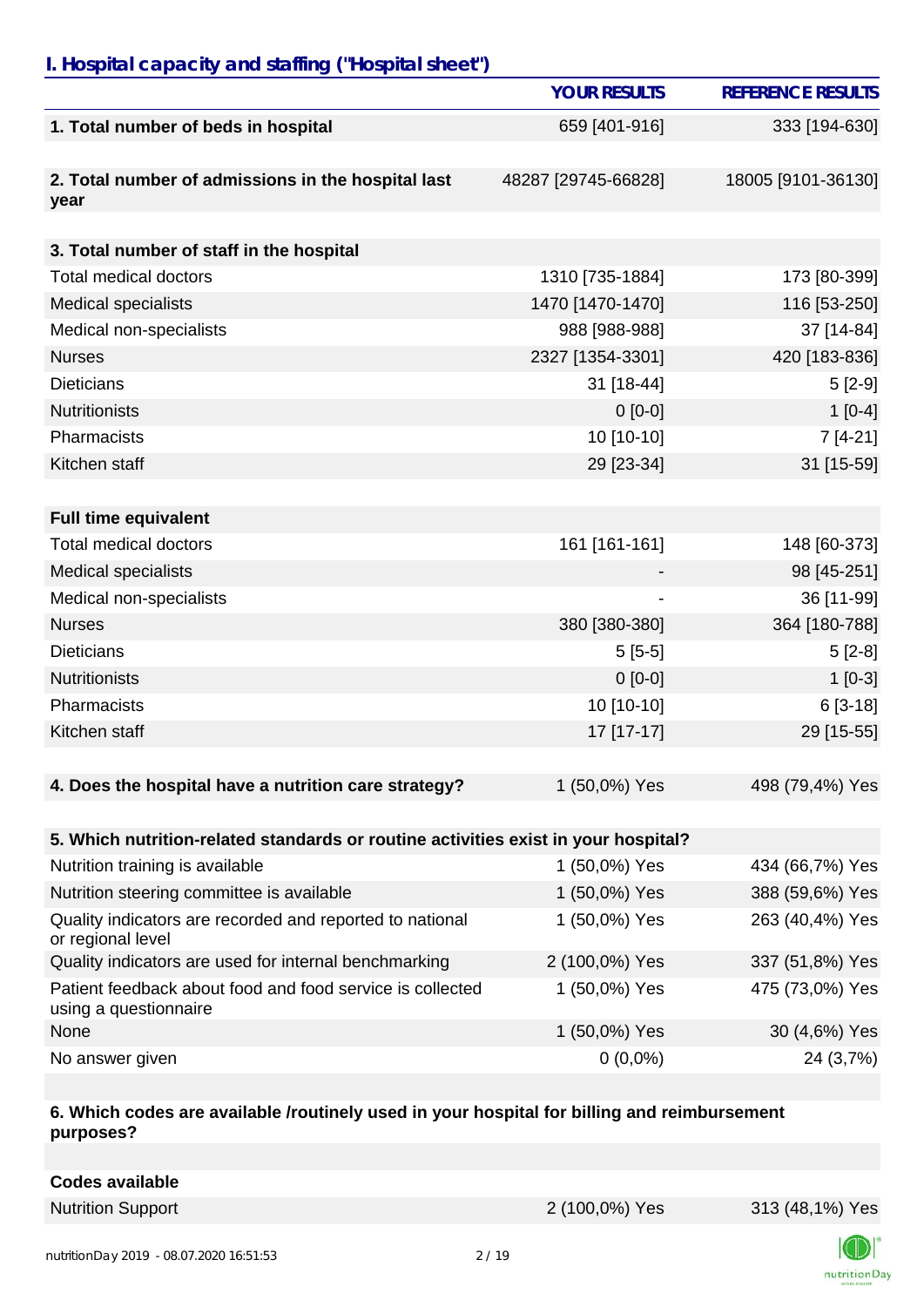| Oral nutrition supplements                                | 1 (50,0%) Yes  | 239 (36,7%) Yes |
|-----------------------------------------------------------|----------------|-----------------|
| Parenteral nutrition                                      | 1 (50,0%) Yes  | 375 (57,6%) Yes |
| <b>Enteral nutrition</b>                                  | 2 (100,0%) Yes | 334 (51,3%) Yes |
| Dietary counseling                                        | 1 (50,0%) Yes  | 235 (36,1%) Yes |
| Specific dietary interventions                            | 1 (50,0%) Yes  | 181 (27,8%) Yes |
| Screening for malnutrition                                | 1 (50,0%) Yes  | 187 (28,7%) Yes |
| <b>Risk of malnutrition</b>                               | 1 (50,0%) Yes  | 160 (24,6%) Yes |
| Malnutrition (in general)                                 | 1 (50,0%) Yes  | 294 (45,2%) Yes |
| Severity of malnutrition (i.e. mild, moderate, severe)    | 1 (50,0%) Yes  | 280 (43,0%) Yes |
| No information available from billing/finance/controlling | 1 (50,0%) Yes  | 109 (16,7%) Yes |
| No answer given                                           |                | 42 (6,5%)       |
|                                                           |                |                 |
| <b>Codes routinely used</b>                               |                |                 |
| <b>Nutrition Support</b>                                  | 2 (100,0%) Yes | 270 (41,5%) Yes |
| Oral nutrition supplements                                | 1 (50,0%) Yes  | 209 (32,1%) Yes |
| Parenteral nutrition                                      | 2 (100,0%) Yes | 343 (52,7%) Yes |
| <b>Enteral nutrition</b>                                  | 1 (50,0%) Yes  | 307 (47,2%) Yes |
| Dietary counseling                                        | 1 (50,0%) Yes  | 198 (30,4%) Yes |
| Specific dietary interventions                            | 1 (50,0%) Yes  | 159 (24,4%) Yes |
| Screening for malnutrition                                | 1 (50,0%) Yes  | 149 (22,9%) Yes |
| <b>Risk of malnutrition</b>                               | 1 (50,0%) Yes  | 128 (19,7%) Yes |
| Malnutrition (in general)                                 | 1 (50,0%) Yes  | 255 (39,2%) Yes |
| Severity of malnutrition (i.e. mild, moderate, severe)    | 1 (50,0%) Yes  | 242 (37,2%) Yes |
| No information available from billing/finance/controlling | 1 (50,0%) Yes  | 120 (18,4%) Yes |
| No answer given                                           |                | 53 (8,1%)       |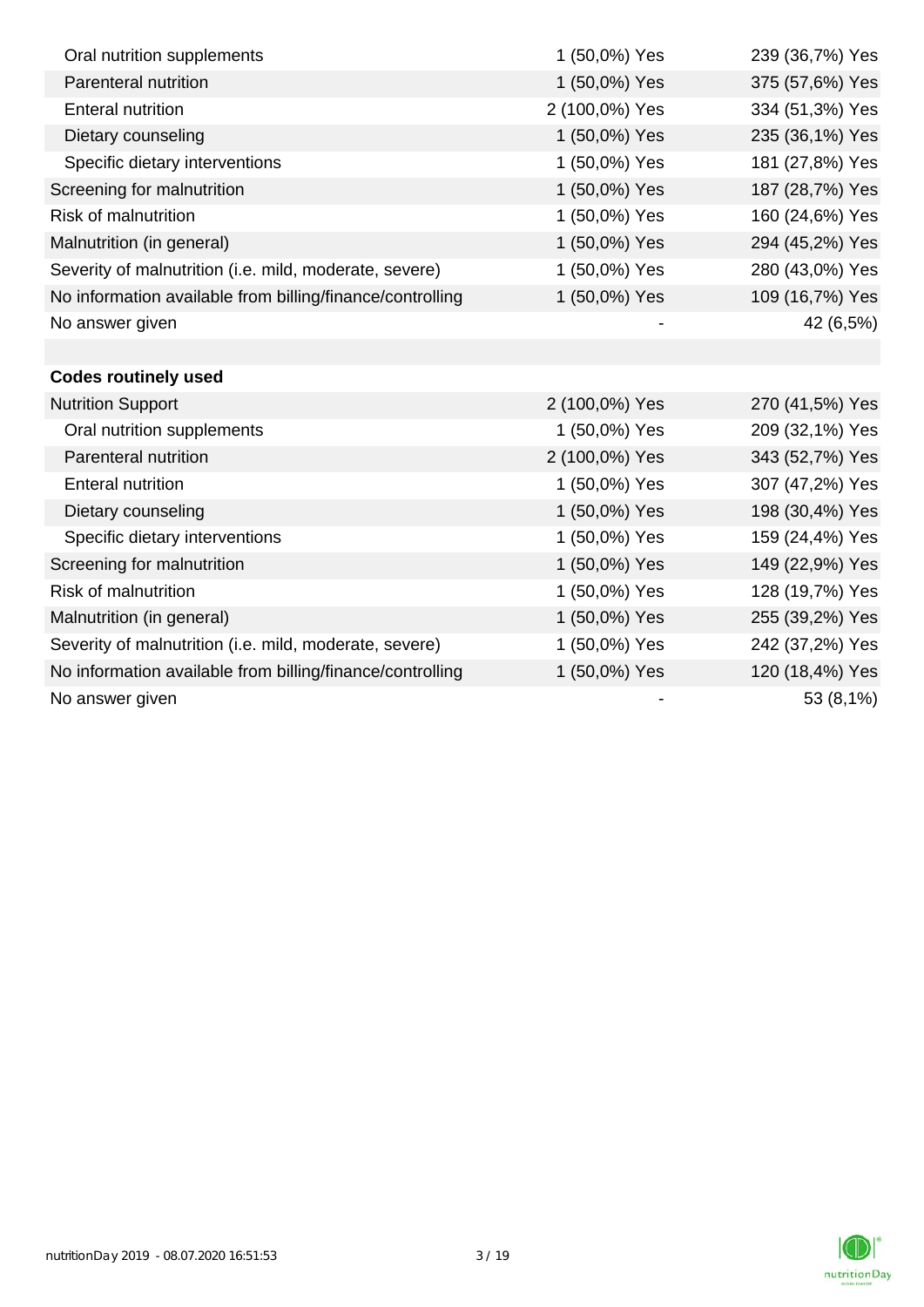### *II. Unit organisation and structures ("Sheet 1a/1b")*

|                                                                       | <b>YOUR RESULTS</b> | <b>REFERENCE RESULTS</b> |
|-----------------------------------------------------------------------|---------------------|--------------------------|
|                                                                       |                     |                          |
| Internal Medicine / General                                           | 5(41,7%)            | 21.1%                    |
| Internal Medicine / Cardiology                                        | $0(0,0\%)$          | 4.3%                     |
| Internal Medicine / Gastroenterology & hepatology                     | $1(8,3\%)$          | 7.8%                     |
| Internal Medicine / Geriatrics                                        | $0(0,0\%)$          | 9.7%                     |
| Internal Medicine / Infectious diseases                               | $0(0,0\%)$          | 0.6%                     |
| Internal Medicine / Nephrology                                        | $0(0,0\%)$          | 1.2%                     |
| Internal Medicine / Oncology (incl. radiotherapy)                     | $1(8,3\%)$          | 8.1%                     |
| Interdisciplinary                                                     | $0(0,0\%)$          | 3.4%                     |
| Long term care                                                        | $0(0,0\%)$          | 2.0%                     |
| Neurology                                                             | 2(16,7%)            | 3.6%                     |
| Surgery / General                                                     | $1(8,3\%)$          | 15.7%                    |
| Surgery/ Cardiac/Vascular/Thoracic                                    | $1(8,3\%)$          | 1.4%                     |
| Surgery / Neurosurgery                                                | $0(0,0\%)$          | 0.9%                     |
| Surgery / Orthopedic                                                  | $1(8,3\%)$          | 4.2%                     |
| Trauma                                                                | $0(0,0\%)$          | 0.9%                     |
| Ear Nose Throat (ENT)                                                 | $0(0,0\%)$          | 1.7%                     |
| Gynecology / Obstetrics                                               | $0(0,0\%)$          | 1.4%                     |
| <b>Pediatrics</b>                                                     | $0(0,0\%)$          | 0.1%                     |
| Psychiatry                                                            | $0(0,0\%)$          | 0.9%                     |
| <b>Others</b>                                                         | $0(0,0\%)$          | 11.1%                    |
|                                                                       |                     |                          |
| 2. Number of registered inpatients at noon                            | 14 [12-14]          | 25 [19-32]               |
|                                                                       |                     |                          |
| 3. Total bed capacity of the unit                                     | 19 [16-24]          | 30 [24-40]               |
|                                                                       |                     |                          |
| 4. Number of each type of staff in the unit for TODAY's morning shift |                     |                          |
|                                                                       |                     |                          |
| <b>Fully trained</b>                                                  |                     |                          |
| <b>Medical doctors</b>                                                | $3[2-4]$            | $4[2-7]$                 |
| <b>Nurses</b>                                                         | $5[3-6]$            | $5[3-8]$                 |
| Nursing aides                                                         | $4[4-6]$            | $2[1-4]$                 |
| <b>Dieticians</b>                                                     | $1[1-1]$            | $1[0-1]$                 |
| <b>Nutritionists</b>                                                  | $0 [0-0]$           | $0[0-1]$                 |
| Administrative staff                                                  | $3[2-4]$            | $1[0-1]$                 |
| Other staff involved in patient care                                  | $2[1-4]$            | $1[0-2]$                 |
|                                                                       |                     |                          |
| In training                                                           |                     |                          |
| Medical doctors                                                       | $211 - 31$          | $110-31$                 |

| Medical doctors  | $2$ [1-3] | $[0-3]$   |
|------------------|-----------|-----------|
| Medical students | $1$ [1-2] | $0[0-2]$  |
| <b>Nurses</b>    | $1$ [1-1] | $1$ [0-3] |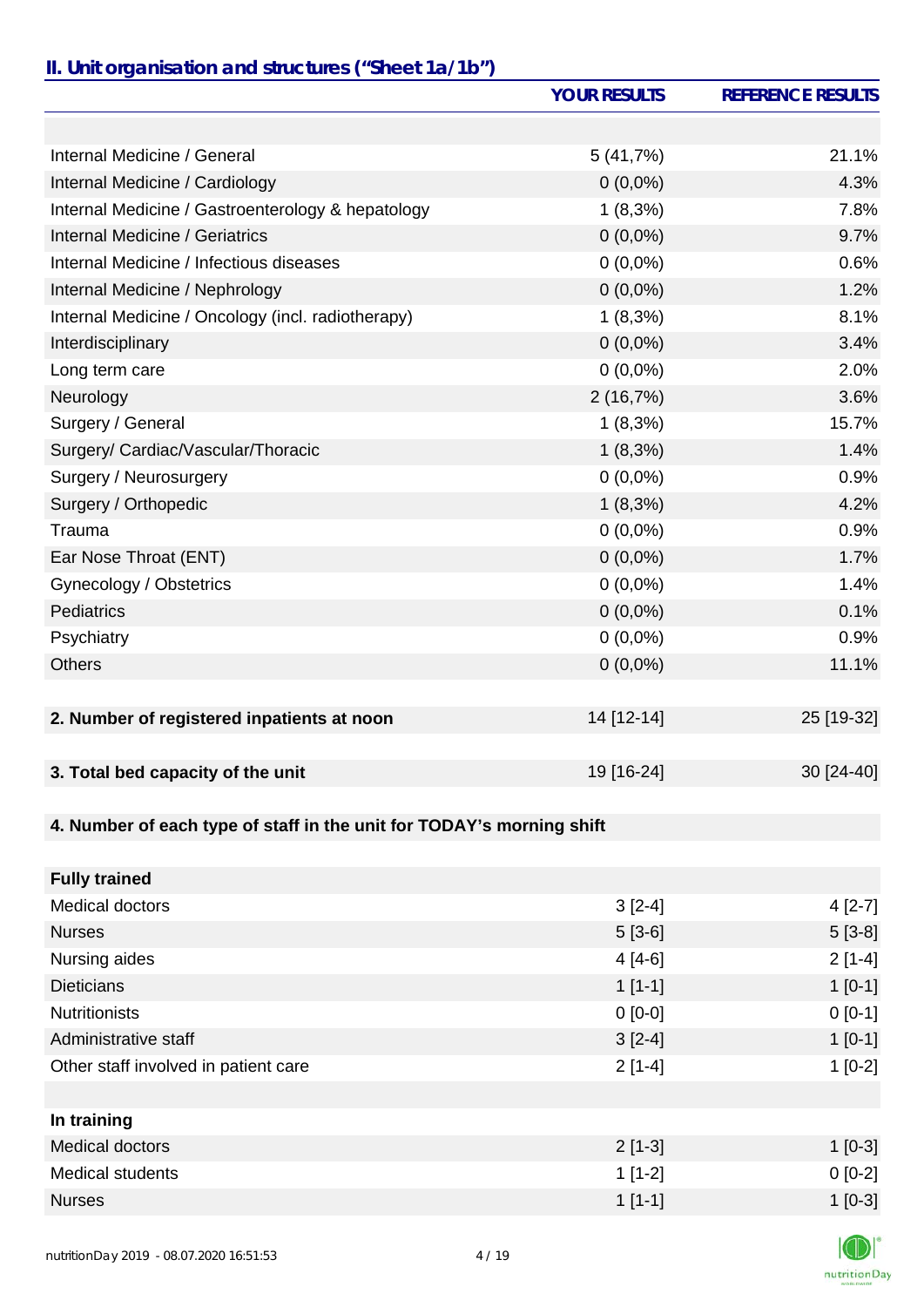| Nursing aides                                                                                       | $1[1-1]$                 | $0[0-0]$         |
|-----------------------------------------------------------------------------------------------------|--------------------------|------------------|
| <b>Dieticians</b>                                                                                   | $0[0-1]$                 | $0[0-0]$         |
| <b>Nutritionists</b>                                                                                | $0[0-0]$                 | $0[0-0]$         |
| Other staff involved in patient care                                                                | $1[1-2]$                 | $0[0-0]$         |
| 5. Is there a nutrition support team in your hospital<br>available?                                 | 9 (75,0%) Yes            | 1018 (78,3%) Yes |
| 6. Does the unit have a nutrition care strategy?                                                    | 11 (91,7%) Yes           | 984 (75,7%) Yes  |
| 7. Is there a person in your unit responsible for<br>nutrition care?                                | 11 (91,7%) Yes           | 922 (70,9%) Yes  |
| 8. Is there a dietician, nutritionist or dietetic assistant<br>available for your unit?             | 12 (100,0%) Yes          | 1239 (90,8%) Yes |
| 9. Is specific staff responsible for providing feeding<br>assistance to patients during meal times? | 2 (16,7%) Yes            | 780 (60,0%) Yes  |
| 10. How do you MAINLY screen/monitor patients for<br>malnutrition?                                  |                          |                  |
| At admission                                                                                        |                          |                  |
| No routine screening                                                                                | $\overline{\phantom{a}}$ | 109 (7,6%)       |
| No fixed criteria                                                                                   |                          | 21(1,5%)         |
| Experience / visual assessment only                                                                 | 2 (16,7%) Yes            | 102 (7,1%)       |
| Weighing / BMI only                                                                                 | 3 (25,0%) Yes            | 201 (14,1%)      |
| Nutritional Risk Screening (NRS) 2002                                                               | 4 (33,3%) Yes            | 462 (32,3%)      |
| Malnutrition Universal Screening Tool (MUST)                                                        |                          | 81 (5,7%)        |
| Malnutrition Screening tool (MST)                                                                   |                          | 115 (8,0%)       |
| <b>SNAQ</b>                                                                                         |                          | 13 (0,91%)       |
| Other formal tool                                                                                   | 3 (25,0%) Yes            | 249 (17,4%)      |
| I do not know                                                                                       |                          | 11 (0,77%)       |
| Missing                                                                                             |                          | 66 (4,6%)        |
|                                                                                                     |                          |                  |
| <b>During hospital stay</b>                                                                         |                          |                  |
| No routine monitoring                                                                               |                          | 133 (9,3%)       |
| No fixed criteria                                                                                   |                          | 118 (8,3%)       |
| Experience / visual assessment only                                                                 | 2 (16,7%) Yes            | 235 (16,4%)      |
| Weighing / BMI only                                                                                 | 4 (33,3%) Yes            | 471 (32,9%)      |
| Other formal tool                                                                                   | 6 (50,0%) Yes            | 375 (26,2%)      |
| I do not know                                                                                       |                          | 32(2,2%)         |
| Missing                                                                                             |                          | 66 (4,6%)        |
|                                                                                                     |                          |                  |
| 11a. Do you routinely use guidelines or standards for<br>nutrition care?                            | 12 (100,0%) Yes          | 1043 (82,1%) Yes |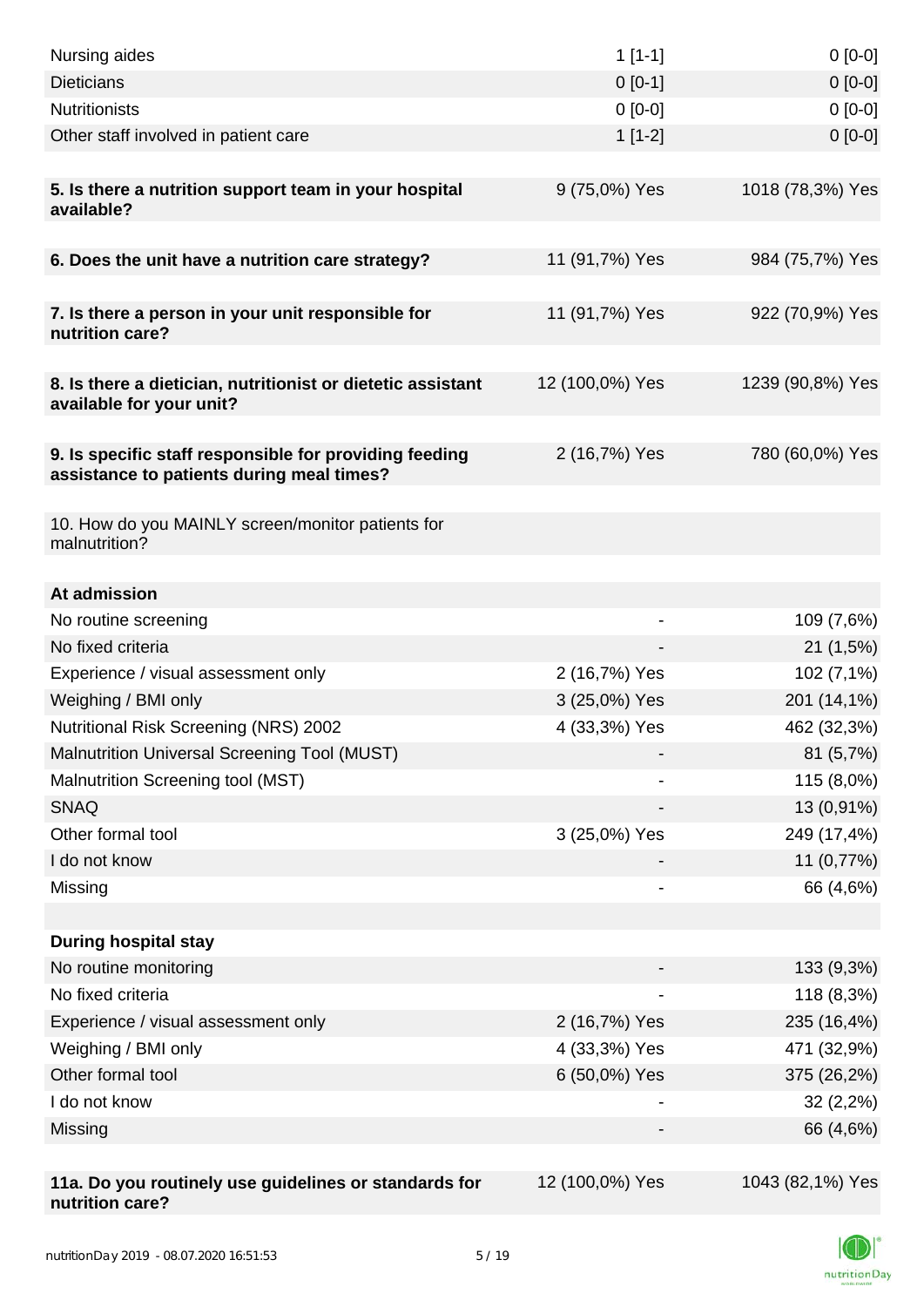| 11b. If yes, which one is mainly used?  |               |             |
|-----------------------------------------|---------------|-------------|
| International guidelines                |               | 257 (24,6%) |
| National guidelines                     | 9 (75,0%) Yes | 166 (15,9%) |
| Standards on hospital level             |               | 378 (36,2%) |
| Standards on unit level                 | 1 (8,3%) Yes  | 65 (6,2%)   |
| Individual patient nutrition care plans | 2 (16,7%) Yes | 155 (14,9%) |
| Other                                   |               | $11(1,1\%)$ |
| Missing                                 |               | $11(1,1\%)$ |
|                                         |               |             |

## **12. What is routinely done in your unit for given patient groups?**

| At risk                                                    |                |             |
|------------------------------------------------------------|----------------|-------------|
| Watchful waiting                                           | 6 (50,0%) Yes  | 399 (27,9%) |
| Discuss nutrition care activities during ward rounds       | 6 (50,0%) Yes  | 614 (42,9%) |
| Develop an individual nutrition care plan                  | 11 (91,7%) Yes | 720 (50,3%) |
| Initiate treatment / nutrition intervention                | 10 (83,3%) Yes | 820 (57,3%) |
| Consult a nutrition expert (dietician, nutritionist, etc.) | 11 (91,7%) Yes | 828 (57,9%) |
| Consult a medical professional                             | 9 (75,0%) Yes  | 505 (35,3%) |
| Calculate energy requirements                              | 11 (91,7%) Yes | 652 (45,6%) |
| Calculate protein requirements                             | 7 (58,3%) Yes  | 630 (44,1%) |
|                                                            |                |             |
| <b>Malnourished</b>                                        |                |             |
| Watchful waiting                                           | 3 (25,0%) Yes  | 280 (19,6%) |
| Discuss nutrition care activities during ward rounds       | 6 (50,0%) Yes  | 675 (47,2%) |
| Develop an individual nutrition care plan                  | 10 (83,3%) Yes | 792 (55,4%) |
| Initiate treatment / nutrition intervention                | 11 (91,7%) Yes | 884 (61,8%) |
| Consult a nutrition expert (dietician, nutritionist, etc.) | 10 (83,3%) Yes | 823 (57,6%) |
| Consult a medical professional                             | 9 (75,0%) Yes  | 579 (40,5%) |
| Calculate energy requirements                              | 9 (75,0%) Yes  | 763 (53,4%) |
| Calculate protein requirements                             | 8 (66,7%) Yes  | 745 (52,1%) |
|                                                            |                |             |
| <b>Every patient</b>                                       |                |             |
| Watchful waiting                                           | 5 (41,7%) Yes  | 700 (49,0%) |
| Discuss nutrition care activities during ward rounds       | 6 (50,0%) Yes  | 358 (25,0%) |
| Develop an individual nutrition care plan                  | 2 (16,7%) Yes  | 250 (17,5%) |
| Initiate treatment / nutrition intervention                | 1 (8,3%) Yes   | 197 (13,8%) |
| Consult a nutrition expert (dietician, nutritionist, etc.) |                | 264 (18,5%) |
| Consult a medical professional                             | 1 (8,3%) Yes   | 307 (21,5%) |
| Calculate energy requirements                              | 2 (16,7%) Yes  | 186 (13,0%) |
| Calculate protein requirements                             | 1 (8,3%) Yes   | 168 (11,7%) |
|                                                            |                |             |
| <b>Never</b>                                               |                |             |
| Watchful waiting                                           | 1 (8,3%) Yes   | 105 (7,3%)  |

И

nutritionDay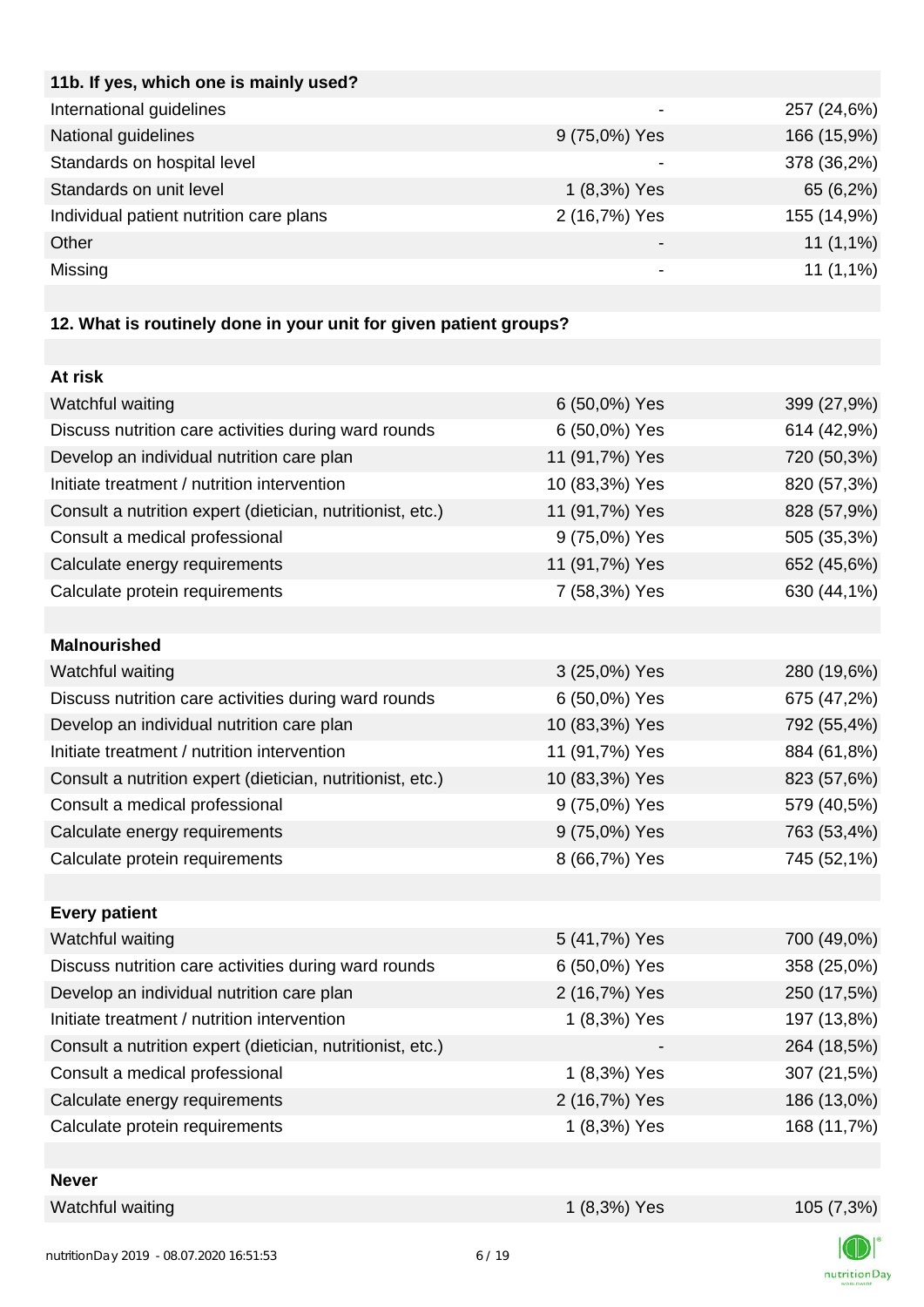| Discuss nutrition care activities during ward rounds               |                | 77 (5,4%)    |
|--------------------------------------------------------------------|----------------|--------------|
| Develop an individual nutrition care plan                          |                | 62 (4,3%)    |
| Initiate treatment / nutrition intervention                        |                | 19 (1,3%)    |
| Consult a nutrition expert (dietician, nutritionist, etc.)         |                | 20 (1,4%)    |
| Consult a medical professional                                     | $\blacksquare$ | 146 (10,2%)  |
| Calculate energy requirements                                      |                | 141 (9,9%)   |
| Calculate protein requirements                                     | 1 (8,3%) Yes   | 165 (11,5%)  |
|                                                                    |                |              |
| I do not know                                                      |                |              |
| Watchful waiting                                                   | 1 (8,3%) Yes   | 71 (5,0%)    |
| Discuss nutrition care activities during ward rounds               |                | 54 (3,8%)    |
| Develop an individual nutrition care plan                          |                | 41 (2,9%)    |
| Initiate treatment / nutrition intervention                        |                | 34 (2,4%)    |
| Consult a nutrition expert (dietician, nutritionist, etc.)         |                | 33(2,3%)     |
| Consult a medical professional                                     | -              | 86 (6,0%)    |
| Calculate energy requirements                                      |                | 65 (4,5%)    |
| Calculate protein requirements                                     |                | 71 (5,0%)    |
|                                                                    |                |              |
| 13. When do you routinely weigh your patients?                     |                |              |
| at admission                                                       | 9 (75,0%) Yes  | 928 (64,9%)  |
| Within 24 hours                                                    | 8 (66,7%) Yes  | 210 (14,7%)  |
| Within 48 hours                                                    |                | 79 (5,5%)    |
| Within 72 hours                                                    | $\blacksquare$ | 39 (2,7%)    |
| Every week                                                         | 4 (33,3%) Yes  | 627 (43,8%)  |
| Occasionally                                                       | 2 (16,7%) Yes  | 158 (11,0%)  |
| When requested                                                     | 7 (58,3%) Yes  | 728 (50,9%)  |
| At discharge                                                       | 4 (33,3%) Yes  | 67 (4,7%)    |
| Never                                                              |                | $17(1,2\%)$  |
| I do not know                                                      |                | 6(0, 42%)    |
| No answer given                                                    | 3(16,7%)       | 69 (4,8%)    |
|                                                                    |                |              |
| 14. What do you do to support adequate food intake of patients?    |                |              |
| Offer additional meals or in between snacks                        | 12 (100%) Yes  | 1096 (76,6%) |
| Offer meal choices                                                 | 9 (75,0%) Yes  | 1055 (73,8%) |
| Offer different portion sizes                                      | 10 (83,3%) Yes | 934 (65,3%)  |
| Consider food presentation                                         | 10 (83,3%) Yes | 502 (35,1%)  |
| Change food texture/consistency as needed                          | 12 (100%) Yes  | 1175 (82,2%) |
| Consider patient problems with eating and drinking                 | 12 (100%) Yes  | 1166 (81,5%) |
| Ensure that mealtimes are undisturbed/protected<br>mealtime policy | 4 (33,3%) Yes  | 324 (22,7%)  |
| Promote positive eating environment                                | 5 (41,7%) Yes  | 419 (29,3%)  |
| Consider cultural/religious preferences                            | 9 (75,0%) Yes  | 903 (63,1%)  |
| Consider patient allergies / intolerances                          | 12 (100%) Yes  | 1045 (73,1%) |
| Other                                                              | 2 (16,7%) Yes  | 103 (7,2%)   |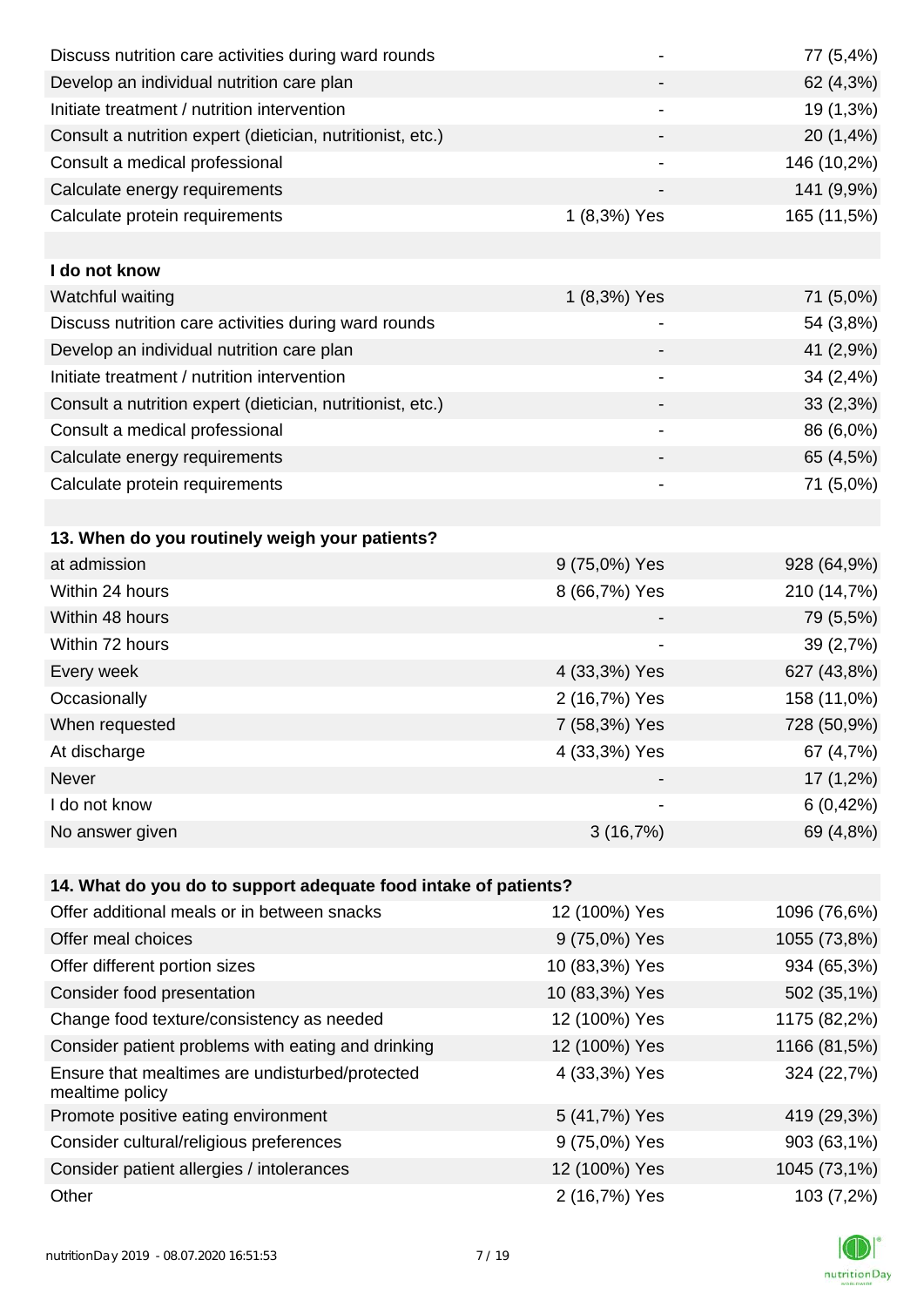| I do not know                                                                        |                          | 26 (1,8%)       |
|--------------------------------------------------------------------------------------|--------------------------|-----------------|
| No answer given                                                                      |                          | 67 (4,7%)       |
|                                                                                      |                          |                 |
| 15. Which nutrition-related standards or routine activities exist in your unit?      |                          |                 |
| Nutrition training is available                                                      | 12 (100%) Yes            | 821 (57,4%)     |
| Reporting of nutrition related information to hospital<br>managers                   | 3 (25,0%) Yes            | 608 (42,5%)     |
| Quality indicators are recorded and reported to national<br>or regional level        | 7 (58,3%) Yes            | 448 (31,3%)     |
| Quality indicators are used for internal benchmarking                                | 6 (50,0%) Yes            | 513 (35,9%)     |
| Patient feedback about food and food service is collected<br>using a questionnaire   | 7 (58,3%) Yes            | 884 (61,8%)     |
| None                                                                                 |                          | 41 (2,9%)       |
| I do not know                                                                        |                          | 61 (4,3%)       |
| No answer given                                                                      |                          | 151 (10,6%)     |
|                                                                                      |                          |                 |
| 16. At admission what is asked and documented?                                       |                          |                 |
| Change in weight                                                                     | 11 (91,7%) Yes           | 1104 (77,2%)    |
| Eating habits/difficulties                                                           | 11 (91,7%) Yes           | 1041 (72,8%)    |
| Nutrition before admission                                                           | 9 (75,0%) Yes            | 823 (57,6%)     |
| None                                                                                 |                          | 18 (1,3%)       |
| I do not know                                                                        |                          | 33(2,3%)        |
| No answer given                                                                      |                          | 153 (10,7%)     |
|                                                                                      |                          |                 |
| 17. On what forms is there a specific part about eating, nutrition or malnutrition?  |                          |                 |
|                                                                                      |                          |                 |
| a. Patient Record has a section for                                                  |                          |                 |
| indicating if the patient is malnourished or at risk of<br>malnutrition              | 12 (100%) Yes            | 1037 (72,5%)    |
| nutrition treatment                                                                  | 10 (83,3%) Yes           | 837 (58,5%)     |
| None                                                                                 |                          | 65 (4,5%)       |
| I do not know                                                                        | $\overline{\phantom{a}}$ | 42 (2,9%)       |
|                                                                                      |                          |                 |
| b. Discharge Letter                                                                  |                          |                 |
| summarizes nutrition treatment received during stay                                  | 8 (66,7%) Yes            | 592 (41,4%)     |
| makes future nutrition-related recommendations                                       | 9 (75,0%) Yes            | 816 (57,1%)     |
| None                                                                                 |                          | 137 (9,6%)      |
| I do not know                                                                        | 3 (25,0%) Yes            | 128 (9,0%)      |
|                                                                                      |                          |                 |
| 18. Do you provide brochures about malnutrition to<br>at risk/malnourished patients? | 3 (25,0%) Yes            | 519 (45,2%) Yes |
|                                                                                      |                          |                 |
| 19. Who filled in this sheet?                                                        |                          |                 |
| Head staff                                                                           | 1 (8,3%) Yes             | 411 (28,7%)     |
| Dietician                                                                            |                          |                 |
|                                                                                      | 4 (33,3%) Yes            | 717 (50,1%)     |
| <b>Nurse</b>                                                                         | 11 (91,7%) Yes           | 388 (27,1%)     |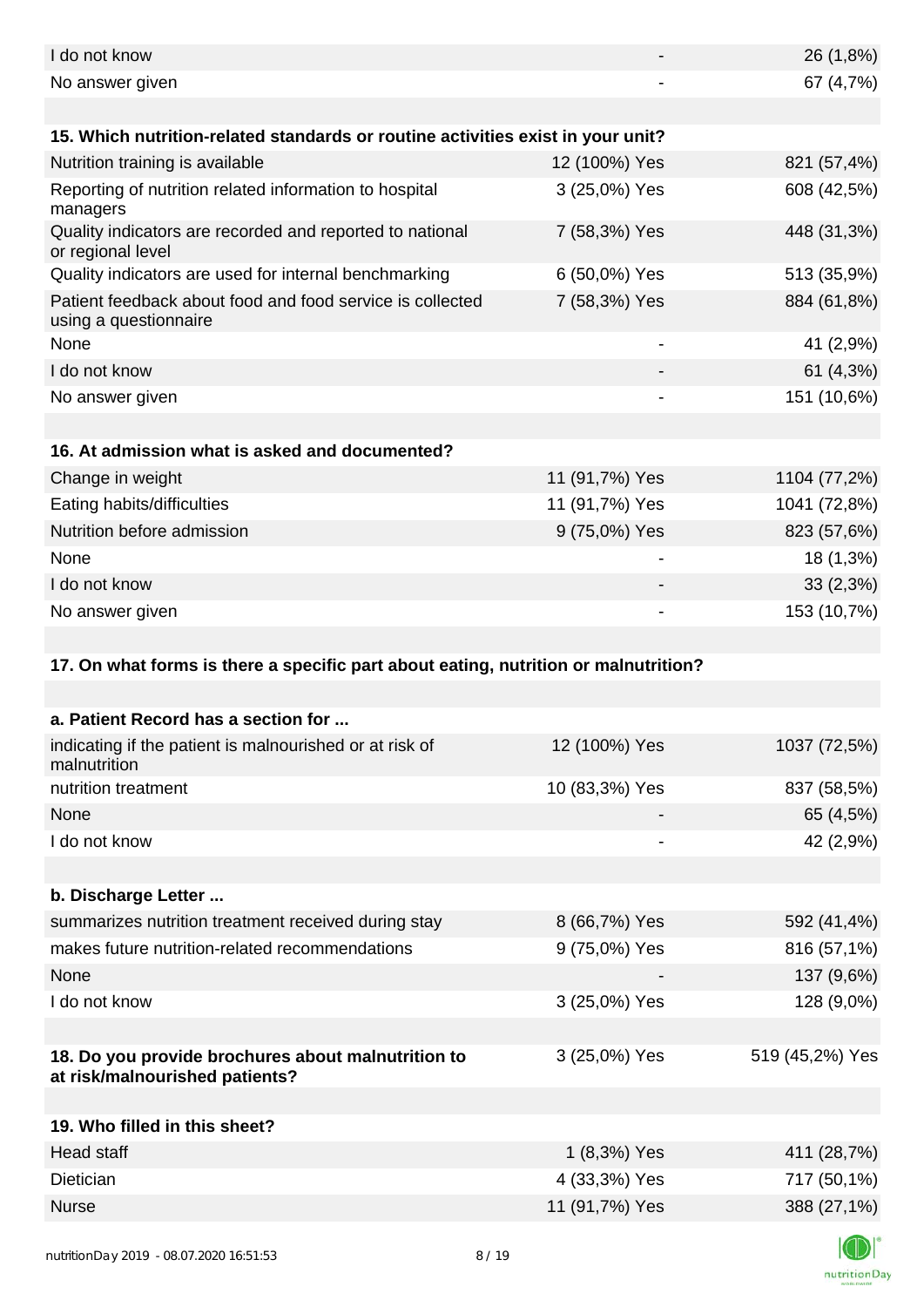| Physician            | -                        | 175 (12,2%) |
|----------------------|--------------------------|-------------|
| Administrative staff | 1 (8,3%) Yes             | 13 (0,91%)  |
| Other                | 9 (75,0%) Yes            | 71 (5,0%)   |
| None                 | $\overline{\phantom{0}}$ |             |
| I do not know        | $\overline{\phantom{0}}$ | 15 (1,0%)   |

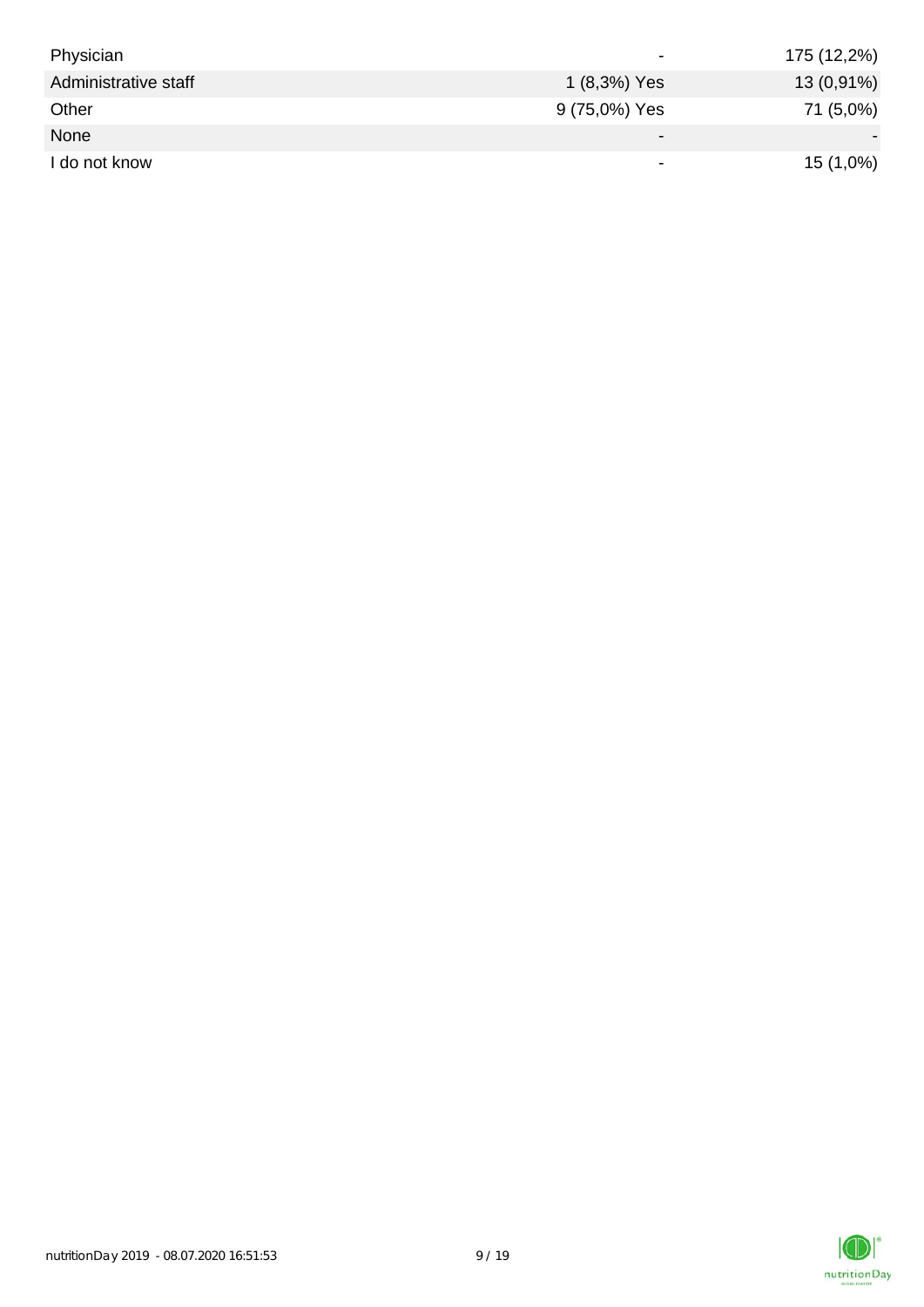|                                                                                         | <b>YOUR RESULTS</b> | <b>REFERENCE RESULTS</b> |
|-----------------------------------------------------------------------------------------|---------------------|--------------------------|
|                                                                                         |                     |                          |
| Total                                                                                   | 136                 | 27195                    |
| Age                                                                                     | 76 [63-84]          | 67 [53-78]               |
| Female                                                                                  | 69 (50,7%)          | 13525 (49,7%)            |
| Weight                                                                                  | $75,3 \pm 19,9$     | $69,9+18,9$              |
| Height                                                                                  | $169 + 10$          | $165 \pm 10$             |
| <b>BMI</b>                                                                              | $26,2+6,4$          | $25,5+5,9$               |
|                                                                                         |                     |                          |
| 1. This hospital admission was                                                          |                     |                          |
| planned                                                                                 | 15 (11,0%)          | 9881 (36,3%)             |
| an emergency                                                                            | 110 (80,9%)         | 14977 (55,1%)            |
| I do not know                                                                           | $11(8,1\%)$         | 2337 (8,6%)              |
| No answer given                                                                         |                     |                          |
|                                                                                         |                     |                          |
| 2a. Diagnosis at admission                                                              |                     |                          |
| 0100 Infectious and parasitic diseases                                                  | 22 (16,2%)          | 2442 (9,0%)              |
| 0200 Neoplasms                                                                          | 26 (19,1%)          | 4873 (17,9%)             |
| 0300 Blood and bloodforming organs and the immune<br>mechanism                          | 18 (13,2%)          | 1724 (6,3%)              |
| 0400 Endocrine, nutritional and metabolic diseases                                      | 27 (19,9%)          | 3266 (12,0%)             |
| 0500 Mental health                                                                      | $3(2,2\%)$          | 1218 (4,5%)              |
| 0600 Nervous system                                                                     | 21 (15,4%)          | 2493 (9,2%)              |
| 0700 Eye and adnexa                                                                     | 2(1,5%)             | 339 (1,2%)               |
| 0800 Ear and mastoid process                                                            |                     | 172 (0,63%)              |
| 0900 Circulatory system                                                                 | 53 (39,0%)          | 5629 (20,7%)             |
| 1000 Respiratory system                                                                 | 23 (16,9%)          | 4217 (15,5%)             |
| 1100 Digestive system                                                                   | 26 (19,1%)          | 6840 (25,2%)             |
| 1200 Skin and subcutaneous tissue                                                       | 5(3,7%)             | 1244 (4,6%)              |
| 1300 Musculoskeletal system and connective tissue                                       | 15 (11,0%)          | 4246 (15,6%)             |
| 1400 Genitourinary system                                                               | 12 (8,8%)           | 2809 (10,3%)             |
| 1500 Pregnancy, childbirth and the puerperium                                           |                     | 222 (0,82%)              |
| 1600 Conditions originating in the perinatal period                                     |                     | 36 (0,13%)               |
| 1700 Congenital/chromosomal abnormalities                                               | 1(0,74%)            | 52 (0,19%)               |
| 1800 Symptoms, signs, abnormal clinical/lab findings                                    | 7(5,1%)             | 1319 (4,9%)              |
| 1900 Injury, poisoning                                                                  | 16 (11,8%)          | 724 (2,7%)               |
| 2000 External causes of morbidity and mortality (e.g.<br>transport accidents, assaults) |                     | 671 (2,5%)               |
| 2100 Factors influencing health status and contact with<br>health services              | 9(6,6%)             | 990 (3,6%)               |
| No answer given                                                                         |                     |                          |

### **3. Which conditions/comorbidities does this patient have?**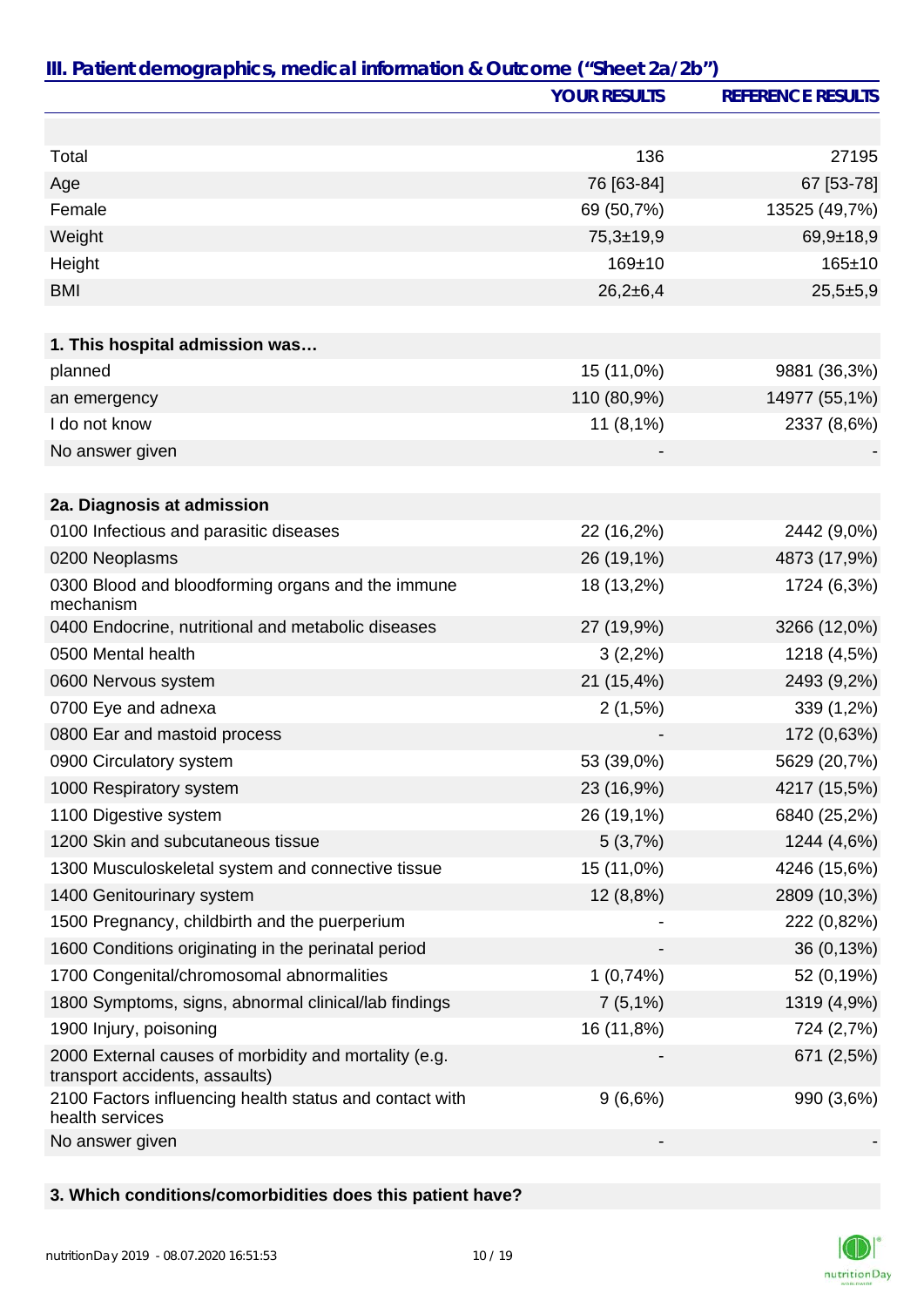| Cardiac insufficiency                                | 23 (16,9%)  | 5264 (21,3%)  |
|------------------------------------------------------|-------------|---------------|
| Myocardial infarction                                | 18 (13,2%)  | 1338 (5,5%)   |
| Chronic lung disease                                 | 19 (14,0%)  | 3466 (14,1%)  |
| Cerebral vascular disease                            | 21 (15,4%)  | 2274 (9,3%)   |
| Peripheral vascular disease                          | 26 (19,1%)  | 2842 (11,6%)  |
| Chronic liver disease                                | 7(5,2%)     | 1477 (6,1%)   |
| Chronic kidney disease                               | 10(7,4%)    | 2817 (11,6%)  |
| <b>Diabetes</b>                                      | 38 (27,9%)  | 5968 (24,2%)  |
| Cancer                                               | 41 (30,1%)  | 5709 (23,2%)  |
| Infection                                            | 34 (25,0%)  | 3578 (14,6%)  |
| Dementia                                             | 8(5,9%)     | 1229 (5,1%)   |
| Major depressive disorder                            | 4(2,9%)     | 1233 (5,1%)   |
| Other chronic mental disorder                        | 10 (7,4%)   | 1229 (5,1%)   |
| Other chronic disease                                | 38 (28,8%)  | 6369 (25,9%)  |
| None                                                 | 19 (14,0%)  | 4869 (17,9%)  |
|                                                      |             |               |
| 4a. Previous operation during this hospital stay     |             |               |
| Yes, planned                                         | 13 (9,6%)   | 5304 (19,5%)  |
| Yes, acute                                           | 13 (9,6%)   | 1634 (6,0%)   |
| <b>No</b>                                            | 110 (80,9%) | 17917 (65,9%) |
| I do not know                                        |             | 313 (1,2%)    |
| Missing                                              |             | 2027 (7,5%)   |
|                                                      |             |               |
| Days since operation                                 | $3[1-7]$    | $3[1-11]$     |
|                                                      |             |               |
| 4b. Planned operation during this hospital stay      |             |               |
| Yes, today or tomorrow                               | $2(1,5\%)$  | 1998 (7,3%)   |
| Yes, later                                           | $3(2,2\%)$  | 1411 (5,2%)   |
| No                                                   | 127 (93,4%) | 19908 (73,2%) |
| I do not know                                        |             | 1082 (4,0%)   |
| Missing                                              | 4(2,9%)     | 2796 (10,3%)  |
|                                                      |             |               |
| 5. Previous ICU admission during this hospital stay? | $11(8,1\%)$ | 2731 (10,6%)  |
| (Yes)                                                |             |               |
| 6. Is this patient terminally ill?                   | 64 (47,1%)  | 1729 (6,4%)   |
|                                                      |             |               |
| 7. Fluid status                                      |             |               |
| Normal                                               | 77 (56,6%)  | 20820 (76,6%) |
| Overloaded                                           | 9(6,6%)     | 1466 (5,4%)   |
| Dehydrated                                           | 12 (8,8%)   | 1298 (4,8%)   |
| I do not know                                        | 38 (27,9%)  | 3611 (13,3%)  |
|                                                      |             |               |
| Missing                                              |             |               |

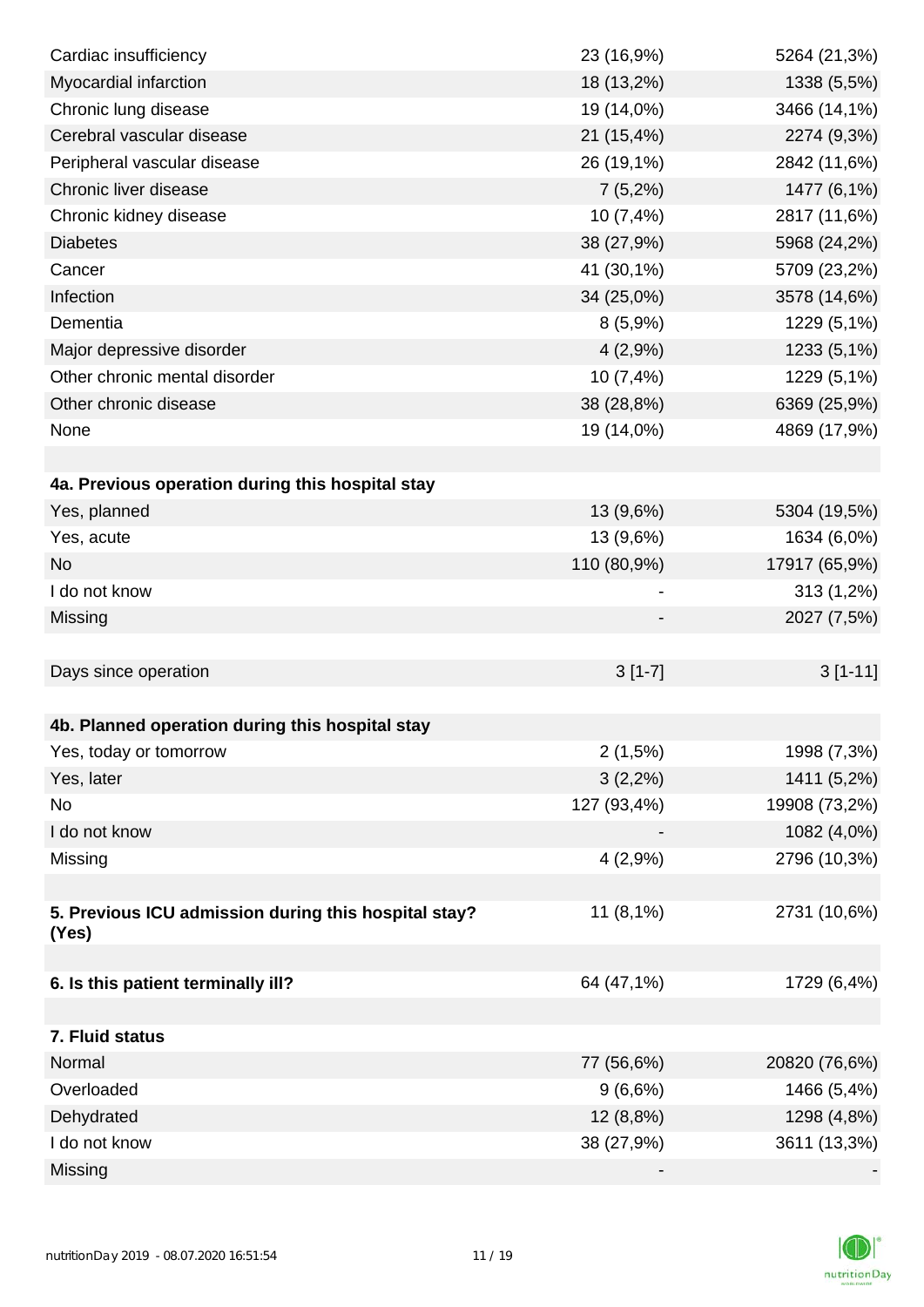| 8. Number of different medications planned                                               |             |               |
|------------------------------------------------------------------------------------------|-------------|---------------|
| Oral                                                                                     | $7$ [5-10]  | $5[2-8]$      |
| Other                                                                                    | $2[1-3]$    | $2[1-4]$      |
|                                                                                          |             |               |
| 9. Was this patient identified as malnourished or at risk of malnutrition?               |             |               |
| Malnourished                                                                             | $11(8,1\%)$ | 3264 (12,0%)  |
| At risk                                                                                  | 55 (40,4%)  | 4856 (17,9%)  |
| <b>No</b>                                                                                | 53 (39,0%)  | 16820 (61,8%) |
| I do not know                                                                            | 17 (12,5%)  | 2255 (8,3%)   |
| Missing                                                                                  |             |               |
|                                                                                          |             |               |
| 10. IV Fluids                                                                            |             |               |
| Electrolyte solution (NaCl, Ringers lactate, etc)                                        | 16 (11,8%)  | 9496 (34,9%)  |
| 5% Glucose solution                                                                      |             | 2615 (9,6%)   |
|                                                                                          |             |               |
| 11. Number of ONS drinks planned                                                         | $1[0-2]$    | $0[0-0]$      |
|                                                                                          |             |               |
| 12. Nutrition intake                                                                     |             |               |
| Regular hospital food                                                                    | 107 (78,7%) | 15788 (58,1%) |
| Fortified/enriched hospital food                                                         | 18 (13,2%)  | 3133 (11,5%)  |
| Protein/energy supplement (e.g. ONS drinks)                                              | 34 (25,0%)  | 4012 (14,8%)  |
| <b>Enteral nutrition</b>                                                                 | $7(5,1\%)$  | 1315 (4,8%)   |
| Parenteral nutrition                                                                     | $7(5,1\%)$  | 1286 (4,7%)   |
| Special diet                                                                             | 9(6,6%)     | 8834 (32,5%)  |
| None                                                                                     | 2(1,5%)     | 1283 (4,7%)   |
|                                                                                          |             |               |
| 13a. All lines and Tubes                                                                 |             |               |
| <b>Central Venous</b>                                                                    | 18 (13,2%)  | 2360 (9,2%)   |
| Peripheral venous access                                                                 | 96 (70,6%)  | 12501 (48,7%) |
| Nasogastric                                                                              | 5(3,7%)     | 680 (2,6%)    |
| Nasojejunal                                                                              |             | 135 (0,53%)   |
| Nasoduadenal                                                                             |             | 99 (0,39%)    |
| Enterostoma                                                                              | 1(0,74%)    | 126 (0,49%)   |
| Percutaneous endoscopy/surgical gastrostomy                                              | 1(0,74%)    | 234 (0,91%)   |
| Percutaneous endoscopy/surgical jejunostomy                                              | 1(0,74%)    | 95 (0,37%)    |
| None                                                                                     | 26 (19,1%)  | 12303 (45,2%) |
|                                                                                          |             |               |
| 13b. Were there complications with nutrition related lines<br>and tubes since admission? |             |               |
| Yes, previously                                                                          | 8(5,9%)     | 362 (1,3%)    |
| Yes, ongoing                                                                             | $3(2,2\%)$  | 227 (0,83%)   |
| <b>No</b>                                                                                | 114 (83,8%) | 21227 (78,1%) |
| I do not know                                                                            | 10(7,4%)    | 2312 (8,5%)   |
| Missing                                                                                  | 1(0,74%)    | 3067 (11,3%)  |

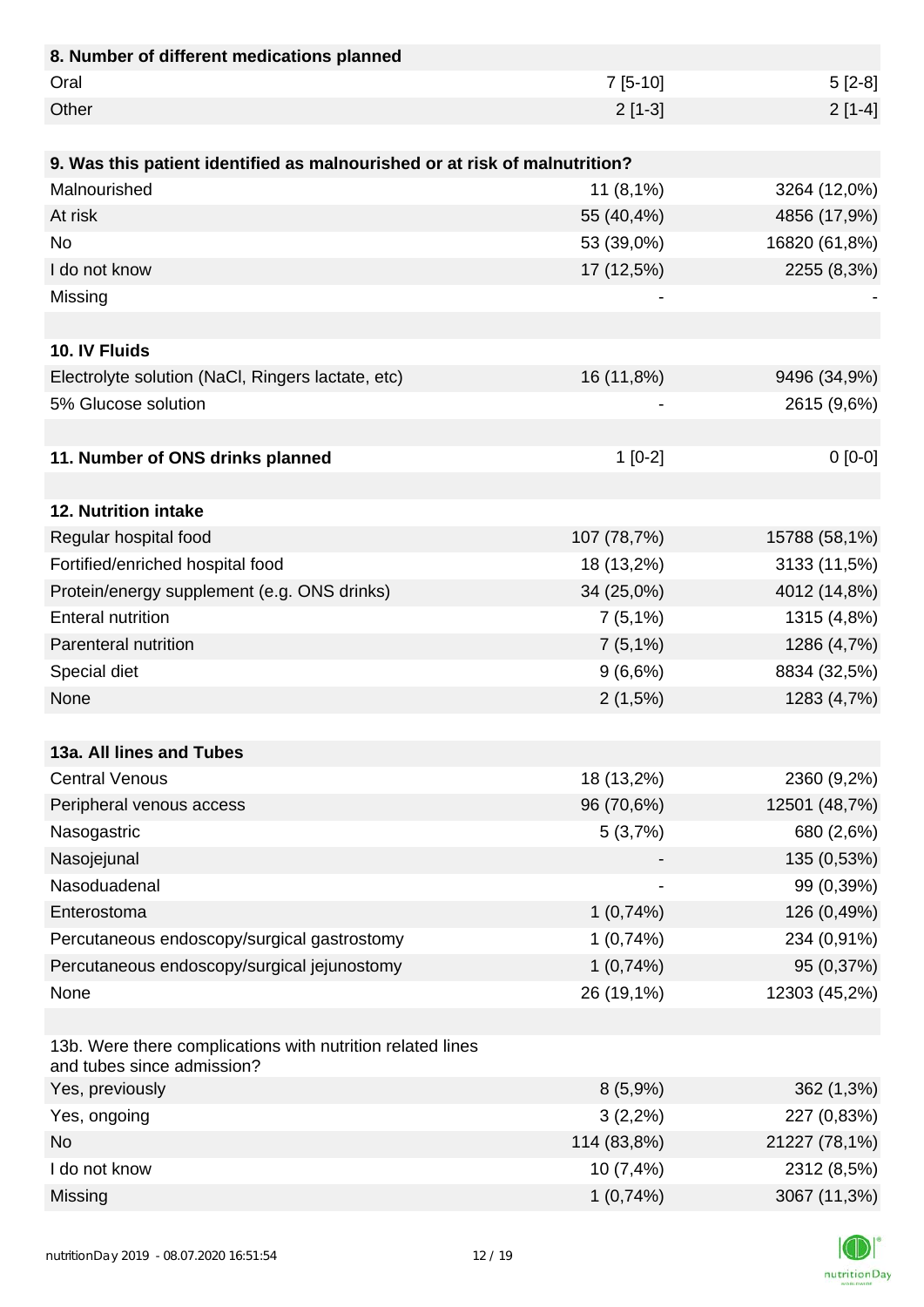| 14. Please indicate if any of the following was done for this patient since admission |             |               |
|---------------------------------------------------------------------------------------|-------------|---------------|
| Energy requirements were determined                                                   | 43 (31,6%)  | 9593 (37,3%)  |
| Protein requirements were determined                                                  | 30 (22,1%)  | 8543 (33,3%)  |
| Food/Nutrition intake was recorded in the patient record                              | 72 (52,9%)  | 11079 (43,1%) |
| Nutrition treatment plan was developed                                                | 50 (36,8%)  | 9042 (35,2%)  |
| Nutrition expert was consulted                                                        | 27 (19,9%)  | 9313 (36,3%)  |
| Malnutrition status is recorded in the patient record                                 | 40 (29,4%)  | 8238 (32,1%)  |
| None                                                                                  |             |               |
|                                                                                       |             |               |
| 15a. Energy goal                                                                      |             |               |
| $< 500$ kcal                                                                          | 1(0,74%)    | 1046 (3,8%)   |
| 500-999 kcal                                                                          | 2(1,5%)     | 269 (0,99%)   |
| 1000-1499 kcal                                                                        | $6(4, 4\%)$ | 2400 (8,8%)   |
| 1500-1999 kcal                                                                        | 27 (19,9%)  | 8218 (30,2%)  |
| >=2000 kcal                                                                           | 24 (17,6%)  | 2704 (9,9%)   |
| Not determined                                                                        | 67 (49,3%)  | 8749 (32,2%)  |
| I do not know                                                                         | 9(6,6%)     | 2265 (8,3%)   |
| Missing                                                                               |             | 1544 (5,7%)   |
|                                                                                       |             |               |
| 15b. Energy intake                                                                    |             |               |
| $< 500$ kcal                                                                          | $6(4, 4\%)$ | 1697 (6,2%)   |
| 500-999 kcal                                                                          | $11(8,1\%)$ | 1257 (4,6%)   |
| 1000-1499 kcal                                                                        | $11(8,1\%)$ | 3424 (12,6%)  |
| 1500-1999 kcal                                                                        | 16 (11,8%)  | 5999 (22,1%)  |
| >=2000 kcal                                                                           | $3(2,2\%)$  | 1448 (5,3%)   |
| Not determined                                                                        | 47 (34,6%)  | 8533 (31,4%)  |
| I do not know                                                                         | 42 (30,9%)  | 3276 (12,0%)  |
| Missing                                                                               |             | 1561 (5,7%)   |
|                                                                                       |             |               |
| 16. Since admission, this patient's health status has                                 |             |               |
| Improved                                                                              | 66 (48,5%)  | 12837 (47,2%) |
| Deteriorated                                                                          | 9(6,6%)     | 1433 (5,3%)   |
| Remained the same                                                                     | 28 (20,6%)  | 7057 (25,9%)  |
| This patient has just been admitted                                                   | 18 (13,2%)  | 1699 (6,2%)   |
| I do not know                                                                         | 15 (11,0%)  | 2663 (9,8%)   |
| Missing                                                                               |             | 1506 (5,5%)   |
|                                                                                       |             |               |
| Length of hospital stay (days)                                                        | $9[5-19]$   | 12 [6-23]     |
|                                                                                       |             |               |
| <b>Outcome Code</b>                                                                   |             |               |
| 1= Still in the hospital                                                              | 9(6,6%)     | 2601 (9,6%)   |
| 2= Transferred to another hospital                                                    | 8(5,9%)     | 571 (2,1%)    |
| 3= Transferred to long term care                                                      | 4(2,9%)     | 1107 (4,1%)   |
|                                                                                       |             |               |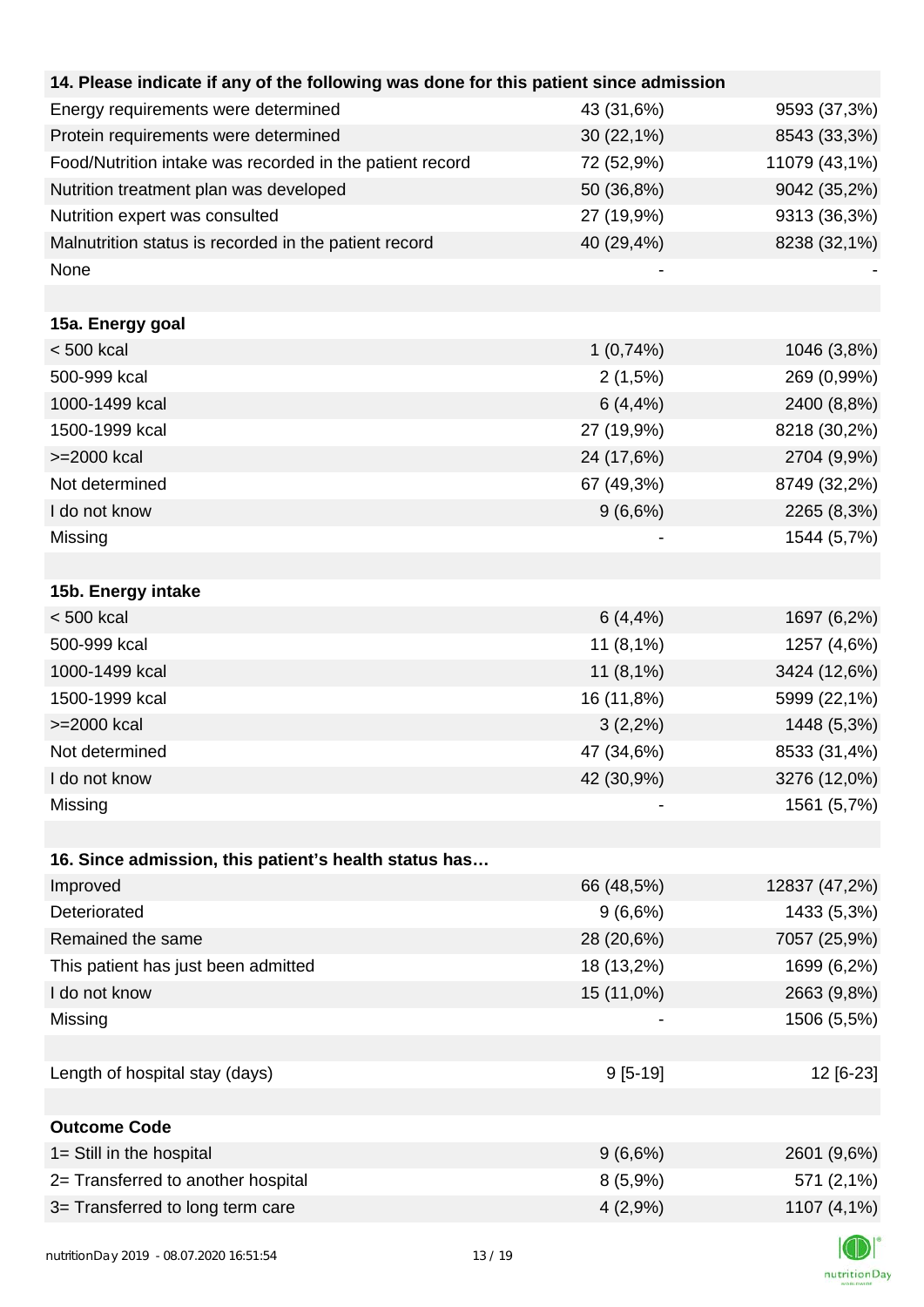| 4= Rehabilitation                    | $6(4, 4\%)$ | 1222 (4,5%)   |
|--------------------------------------|-------------|---------------|
| 5= Discharged home                   | 97 (71,3%)  | 20149 (74,1%) |
| $6 = Death$                          | $6(4, 4\%)$ | 845 (3,1%)    |
| $7 =$ Others                         | $3(2,2\%)$  | 507 (1,9%)    |
| Missing                              | $3(2,2\%)$  | 193 (0,71%)   |
|                                      |             |               |
| Readmitted since ND                  |             |               |
| $1 = No$                             | 101 (83,5%) | 18115 (75,8%) |
| 2= Yes, same hospital planned        | 3(2,5%)     | 1637 (6,9%)   |
| 3= Yes, same hospital unplanned      | $11(9,1\%)$ | 1465 (6,1%)   |
| 4= Yes, different hospital planned   | 3(2,5%)     | 112 (0,47%)   |
| 5= Yes, different hospital unplanned | 3(2,5%)     | 112 (0,47%)   |
| 6= Unknown                           | 2(1,7%)     | 796 (3,3%)    |
| Missing                              |             | 1597 (6,7%)   |

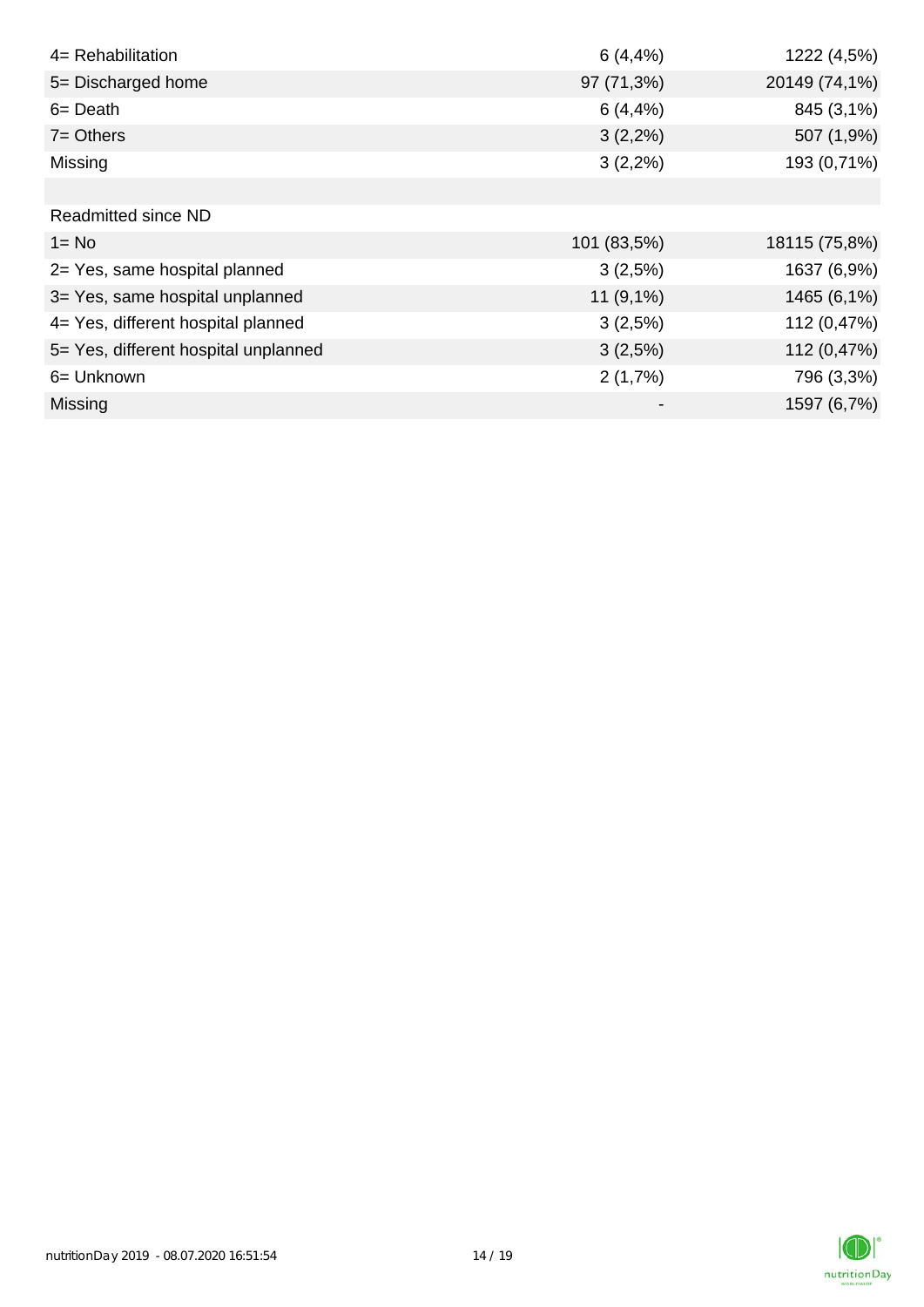| IV. Patient's perspective: Medical history, nutrition status & intake today ("Sheet 3a/3b") | <b>YOUR RESULTS</b> | <b>REFERENCE RESULTS</b> |
|---------------------------------------------------------------------------------------------|---------------------|--------------------------|
|                                                                                             |                     |                          |
|                                                                                             |                     |                          |
| 1. What are your typical dietary habits?                                                    |                     |                          |
| No special dietary habits                                                                   | 93 (78,2%)          | 17526 (66,5%)            |
| I am vegetarian                                                                             | 4(3,4%)             | 510 (1,9%)               |
| I adhee to a vegan diet                                                                     |                     | 193 (0,73%)              |
| I eat gluten-free diet                                                                      | 1(0,84%)            | 244 (0,93%)              |
| I avoid added sugars                                                                        | 14 (11,8%)          | 3934 (14,9%)             |
| I avoid carbohydrates                                                                       | 2(1,7%)             | 1502 (5,7%)              |
| I eat a low fat-diet                                                                        | $1(0,84\%)$         | 2899 (11,0%)             |
| I am lactose intolerant                                                                     | $5(4,2\%)$          | 946 (3,6%)               |
| Other special diet due to intolerances/allergies                                            | 2(1,7%)             | 469 (1,8%)               |
| Other                                                                                       | 7(5,9%              | 1854 (7,0%)              |
| No answer given                                                                             |                     | 1891 (7,2%)              |
|                                                                                             |                     |                          |
| 2. Where did you live before your current hospital admission?                               |                     |                          |
| At home                                                                                     | 104 (87,4%)         | 22025 (83,6%)            |
| In a nursing home or other live-in facility                                                 | 10 (8,4%)           | 836 (3,2%)               |
| I was transferred from another hospital                                                     | 3(2,5%)             | 1411 (5,4%)              |
| Other                                                                                       | 1(0,84%)            | 374 (1,4%)               |
| Missing                                                                                     | 1(0,84%)            | 1694 (6,4%)              |
|                                                                                             |                     |                          |
| 3. In general, are you able to walk?                                                        |                     |                          |
| Yes                                                                                         | 54 (45,4%)          | 16014 (60,8%)            |
| Yes, with someone's help                                                                    | 8(6,7%)             | 2580 (9,8%)              |
| Yes, independently using a cane, walker, or crutches                                        | 41 (34,5%)          | 3466 (13,2%)             |
| No, I have a wheelchair                                                                     | 8(6,7%)             | 1033 (3,9%)              |
| No, I am bedridden                                                                          | $6(5,0\%)$          | 1462 (5,6%)              |
| Missing                                                                                     | 2(1,7%)             | 1785 (6,8%)              |
|                                                                                             |                     |                          |
| 4. In general, how would you say your health is?                                            |                     |                          |
| Very good                                                                                   | 4(3,4%)             | 1854 (7,0%)              |
| Good                                                                                        | 36 (30,3%)          | 8966 (34,0%)             |
| Fair                                                                                        | 44 (37,0%)          | 9409 (35,7%)             |
| Poor                                                                                        | 22 (18,5%)          | 3513 (13,3%)             |
| Very poor                                                                                   | 12 (10,1%)          | 824 (3,1%)               |
| Missing                                                                                     | 1(0,84%)            | 1774 (6,7%)              |
|                                                                                             |                     |                          |
| 5. Over the last 12 months prior to your current hospital admission approximately           |                     |                          |
| how many times have you seen a doctor?                                                      | $4[2-6]$            | $5[2-10]$                |
| how many times have you been admitted to the                                                | $2[1-4]$            | $1[0-2]$                 |

hospital (Emergency room, any ward)?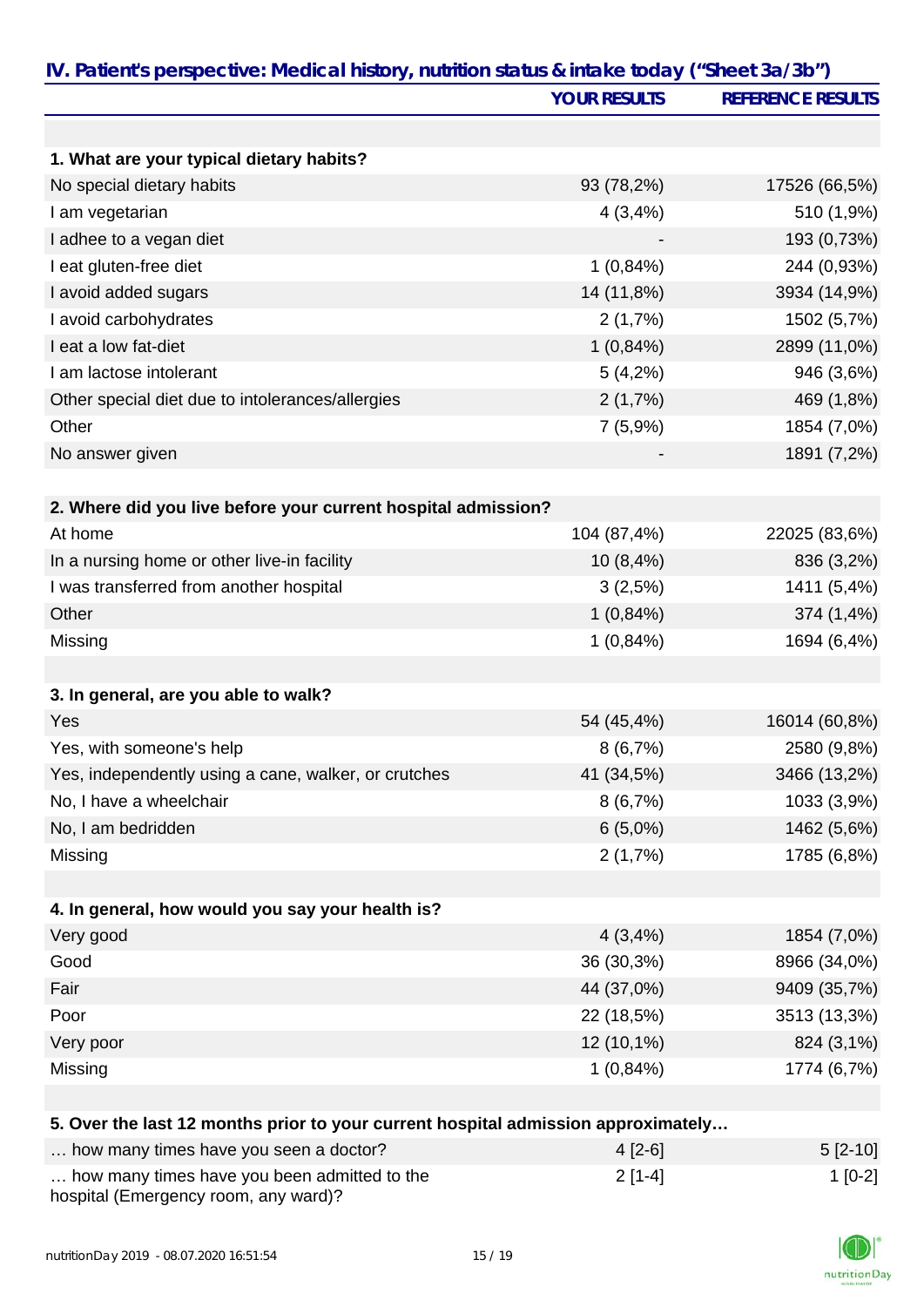| how many nights in total have you spent in hospital? | 10 [4-23] | $5[0-15]$ |
|------------------------------------------------------|-----------|-----------|
|                                                      |           |           |

| 6. How many different medications do you take routinely each day (prior to hospitalisation)? |                          |                              |
|----------------------------------------------------------------------------------------------|--------------------------|------------------------------|
| $1 - 2$                                                                                      | 16 (13,4%)               | 4936 (18,7%)                 |
| $3-5$                                                                                        | 35 (29,4%)               | 6672 (25,3%)                 |
| More than 5                                                                                  | 53 (44,5%)               | 7906 (30,0%)                 |
| None                                                                                         | 10(8,4%)                 | 3926 (14,9%)                 |
| I do not know                                                                                | 2(1,7%)                  | 1077 (4,1%)                  |
| Missing                                                                                      | 3(2,5%)                  | 1823 (6,9%)                  |
|                                                                                              |                          |                              |
| 7. Do you have health insurance?                                                             |                          |                              |
| Yes, private insurance only                                                                  | 2(1,7%)                  | 4253 (16,1%)                 |
| Yes, public insurance only                                                                   | 87 (73,1%)               | 12350 (46,9%)                |
| Yes, both                                                                                    | 14 (11,8%)               | 3229 (12,3%)                 |
| None                                                                                         | 9(7,6%)                  | 2938 (11,2%)                 |
| I prefer not to answer                                                                       | $6(5,0\%)$               | 1314 (5,0%)                  |
| Missing                                                                                      | $1(0,84\%)$              | 2256 (8,6%)                  |
|                                                                                              |                          |                              |
| 8. What was your weight 5 years ago?                                                         | 77 [69-90]               | 72 [60-85]                   |
| I do not know                                                                                | 34 (28,6%)               | 6267 (23,8%)                 |
|                                                                                              |                          |                              |
| 9a. Have you lost weight within the last 3 months?                                           |                          |                              |
| Yes, intentionally                                                                           | 5(4,2%)                  | 2468 (9,4%)                  |
| Yes, unintentionally                                                                         | 62 (52,1%)               | 10065 (38,2%)                |
| No, my weight stayed the same                                                                | 20 (16,8%)               | 7869 (29,9%)                 |
| No, I gained weight                                                                          | 7(5,9%)                  | 2857 (10,8%)                 |
| I do not know                                                                                | 24 (20,2%)               | 2512 (9,5%)                  |
| Missing                                                                                      | 1(0,84%)                 | 569 (2,2%)                   |
|                                                                                              |                          |                              |
| 9b. If yes, how many kg did you lose?                                                        | $6[4-10]$                | $6[4-10]$                    |
| I do not know                                                                                | $9(13, 4\%)$             | 1997 (15,9%)                 |
|                                                                                              |                          |                              |
| 10. Did you know about your hospitalisation two days                                         | 22 (18,5%)               | 9602 (40,6%)                 |
| before admission? (Yes)                                                                      |                          |                              |
|                                                                                              |                          |                              |
| 11. Please indicate if you<br>were weighed at admission                                      | 69 (58,0%)               |                              |
|                                                                                              |                          | 14112 (57,4%)                |
| were informed about your nutrition status                                                    | 23 (19,3%)               | 8364 (34,3%)                 |
| were informed about nutrition care options<br>received special nutrition care                | 24 (20,3%)<br>19 (16,4%) | 7769 (31,9%)<br>7463 (30,7%) |
|                                                                                              |                          |                              |
| 12 How well have you eaten in the week before you were admitted to the hospital?             |                          |                              |

| 12. How well have you eaten in the week before you were admitted to the hospital? |            |               |
|-----------------------------------------------------------------------------------|------------|---------------|
| More than normal                                                                  | 1(0.85%)   | 1163 (4,4%)   |
| Normal                                                                            | 68 (57,6%) | 15832 (60,4%) |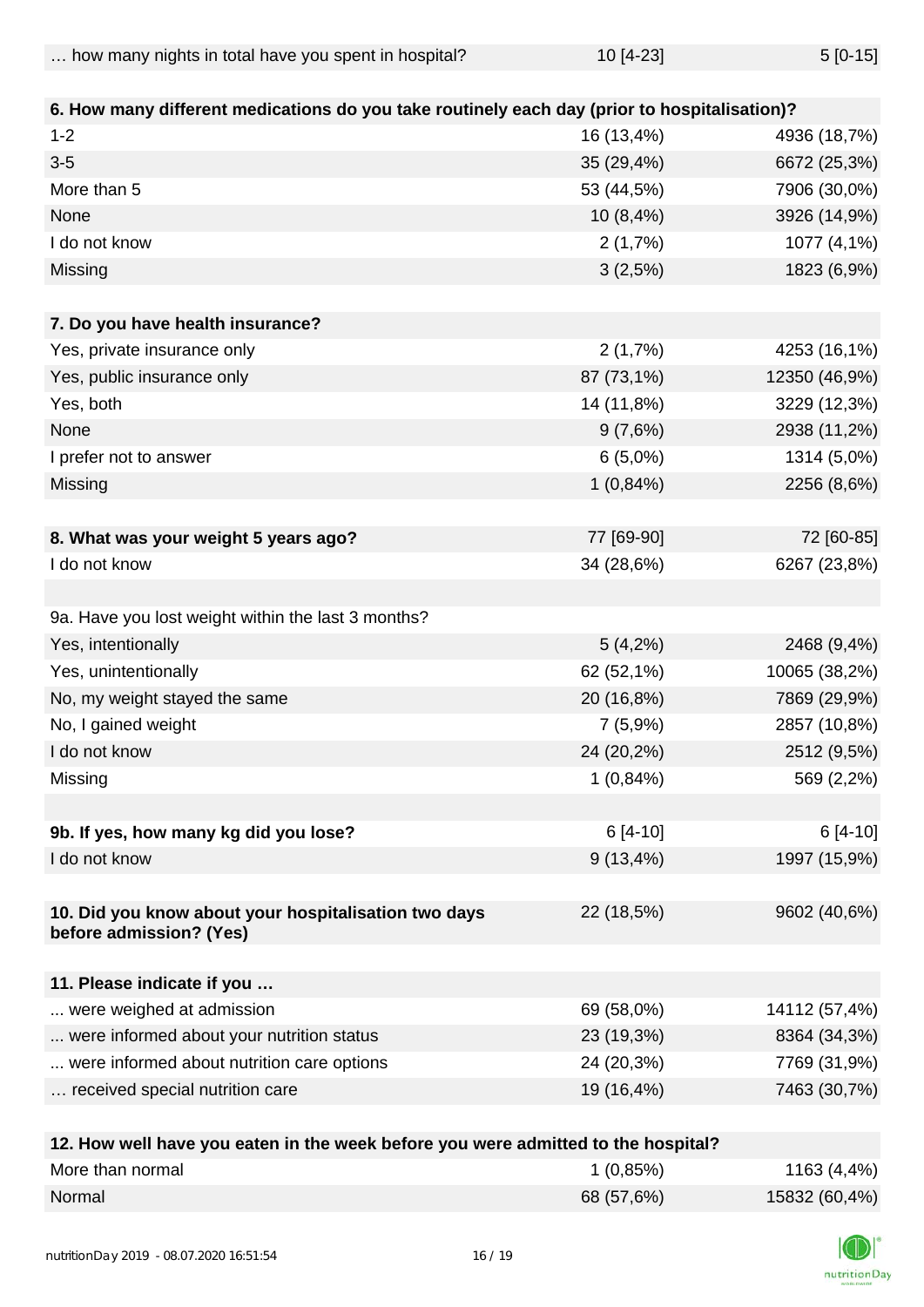| About 3/4 of normal                                                            | 12 (10,2%) | 2728 (10,4%)  |
|--------------------------------------------------------------------------------|------------|---------------|
| About half of normal                                                           | 14 (11,9%) | 3287 (12,5%)  |
| About a quarter to nearly nothing                                              | 16 (13,6%) | 2496 (9,5%)   |
| I do not know                                                                  | 7(5,9%)    | 264 (1,0%)    |
| Missing                                                                        |            | 443 (1,7%)    |
|                                                                                |            |               |
| 13. In general, how satisfied are you with the food at the hospital?           |            |               |
| Very satisfied                                                                 | 20 (16,9%) | 6066 (23,1%)  |
| Somewhat satisfied                                                             | 40 (33,9%) | 8166 (31,2%)  |
| <b>Neutral</b>                                                                 | 25 (21,2%) | 4867 (18,6%)  |
| <b>Dissatisfied</b>                                                            | 11 (9,3%)  | 2103 (8,0%)   |
| Very dissatisfied                                                              | $6(5,1\%)$ | 726 (2,8%)    |
| I do not know                                                                  | 16 (13,6%) | 2021 (7,7%)   |
| Missing                                                                        |            | 2264 (8,6%)   |
|                                                                                |            |               |
| 14. Did you get any help with eating TODAY?                                    |            |               |
| Yes, from family or friends                                                    | 4(3,4%)    | 2448 (9,3%)   |
| Yes, from hospital staff                                                       | 13 (11,0%) | 1670 (6,4%)   |
| No                                                                             | 93 (78,8%) | 19193 (73,2%) |
| I do not know                                                                  | 8(6,8%)    | 302 (1,2%)    |
| Missing                                                                        |            | 2600 (9,9%)   |
|                                                                                |            |               |
| 15. Were you able to eat without interruption TODAY?                           | 88 (77,9%) | 17231 (74,2%) |
| (Yes)                                                                          |            |               |
|                                                                                |            |               |
| 16a. Please indicate how much hospital food you ate for lunch or dinner TODAY: |            |               |
| About all                                                                      | 42 (35,6%) | 12095 (46,1%) |
| 1/2                                                                            | 32 (27,1%) | 6486 (24,7%)  |
| 1/4                                                                            | 20 (16,9%) | 3353 (12,8%)  |
| Nothing                                                                        | 18 (15,3%) | 3130 (11,9%)  |
| Missing                                                                        | $6(5,1\%)$ | 1149 (4,4%)   |
|                                                                                |            |               |
| 16b. The portion size of the meal I ordered TODAY was<br>Standard              | 48 (40,7%) | 15979 (61,0%) |
| Smaller                                                                        | 32 (27,1%) | 2367 (9,0%)   |
| Larger                                                                         | 2(1,7%)    | 1119 (4,3%)   |
| I do not know                                                                  | 17 (14,4%) | 2429 (9,3%)   |
| Missing                                                                        | 19 (16,1%) | 4319 (16,5%)  |
|                                                                                |            |               |
| 17. If you did not eat everything of your meal, please tell us why:            |            |               |
| I did not like the type of food offered                                        | 9(12,9%)   | 2061 (15,9%)  |
| I did not like the smell/taste of the food                                     | 4(5,7%)    | 1569 (12,1%)  |
| The food did not fit my cultural/religious preferences                         | $1(1,4\%)$ | 143 (1,1%)    |
| The food was too hot                                                           |            | 59 (0,45%)    |
|                                                                                |            |               |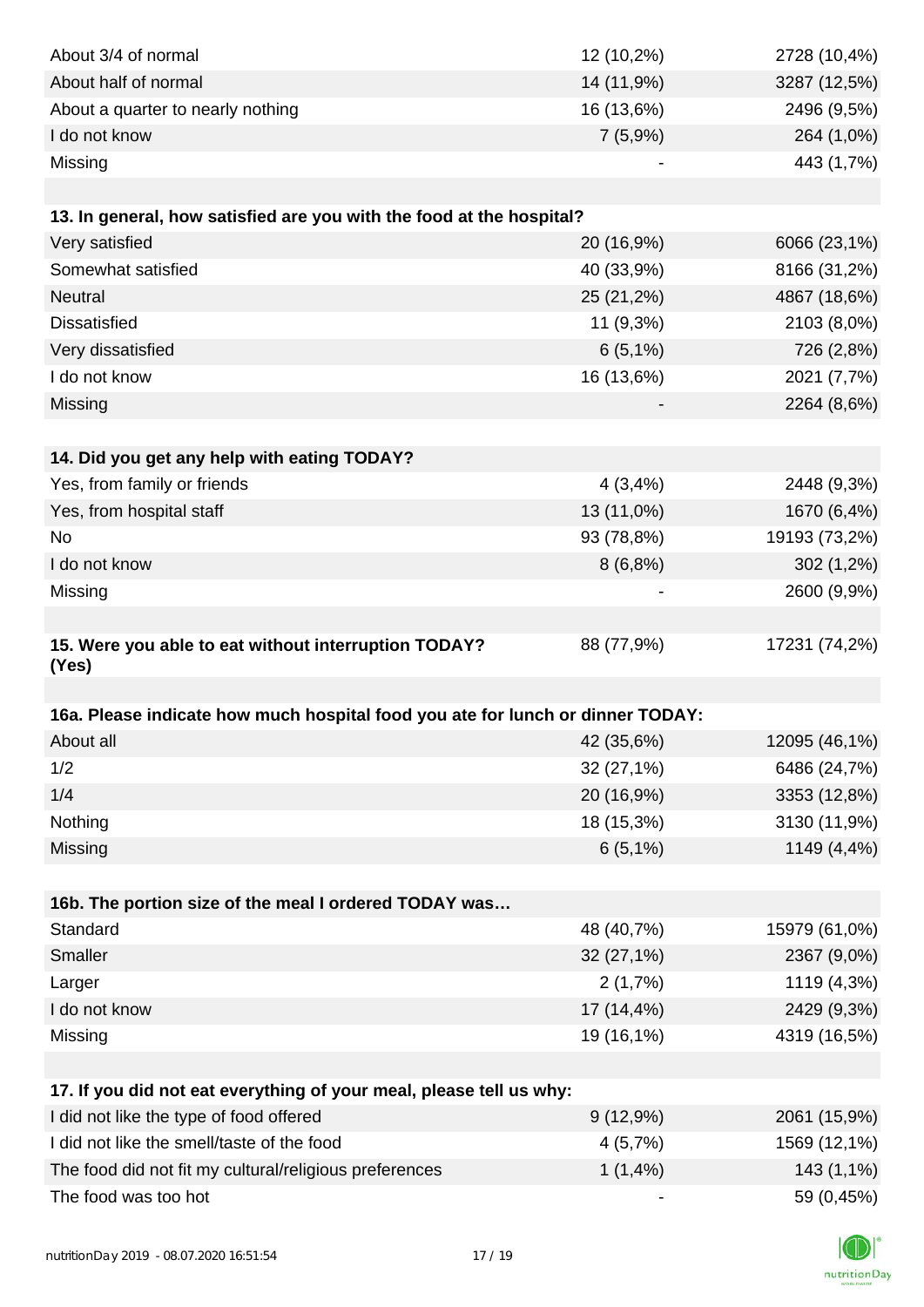| 2(2,9%)                  | 296 (2,3%)   |
|--------------------------|--------------|
| 1(1,4%)                  | 96 (0,74%)   |
| 12 (17,1%)               | 2205 (17,0%) |
| 26 (37,1%)               | 3830 (29,5%) |
| 10 (14,3%)               | 761 (5,9%)   |
| $9(12,9\%)$              | 1427 (11,0%) |
| 6(8,6%)                  | 1029 (7,9%)  |
| $12(17,1\%)$             | 789 (6,1%)   |
| $\overline{\phantom{a}}$ | 208 (1,6%)   |
| $8(11,4\%)$              | 1289 (9,9%)  |
| 4(5,7%)                  | 766 (5,9%)   |
| 1(1,4%                   | 139 (1,1%)   |
| 10 (14,3%)               | 1829 (14,1%) |
|                          |              |

| 18. Enter the number of glasses/cups of the drinks you consumed in the last 24 hours |            |              |
|--------------------------------------------------------------------------------------|------------|--------------|
| Water                                                                                | $4 [2-7]$  | $3[2-5]$     |
| Tea                                                                                  | $2[1-4]$   | $1[0-2]$     |
| Coffee                                                                               | $2[1-4]$   | $1[1-2]$     |
| <b>Milk</b>                                                                          | $1[1-2]$   | $1[0-1]$     |
| Fruit juice                                                                          | $2[1-3]$   | $1[0-2]$     |
| Soft drinks                                                                          | $1[1-1]$   | $0[0-1]$     |
| <b>Nutrition drink</b>                                                               | $1[1-2]$   | $0[0-1]$     |
| Other                                                                                | $2[1-3]$   | $0[0-1]$     |
|                                                                                      |            |              |
| 19a. Did you eat any food apart from hospital food<br><b>TODAY?</b>                  | 21 (18,4%) | 6580 (28,9%) |
|                                                                                      |            |              |

| 19b. If yes, what did you eat? |             |              |
|--------------------------------|-------------|--------------|
| Sweet snacks                   | $8(38,1\%)$ | 1928 (29,3%) |
| Salty snacks                   | 1(4,8%)     | 749 (11,4%)  |
| Homemade food                  | 2(9,5%)     | 963 (14,6%)  |
| <b>Fruits</b>                  | $8(38,1\%)$ | 2551 (38,8%) |
| Dairy products                 | 5(23,8%)    | 724 (11,0%)  |
| Food delivered/restaurant      |             | 293 (4,5%)   |
| Sandwich                       | $7(33,3\%)$ | 421 (6,4%)   |
| Other                          | 1(4,8%)     | 1042 (15,8%) |

| 20. How has your food intake changed since your hospital admission? |              |               |  |
|---------------------------------------------------------------------|--------------|---------------|--|
| Increased                                                           | 18 (15,3%)   | 3706 (14,1%)  |  |
| Decreased                                                           | 45 (38,1%)   | 7774 (29,7%)  |  |
| Stayed the same                                                     | $33(28,0\%)$ | 10331 (39,4%) |  |
| I do not know                                                       | 19 (16,1%)   | 1690 (6,4%)   |  |
| Missing                                                             | 3(2,5%)      | 2712 (10,3%)  |  |
|                                                                     |              |               |  |